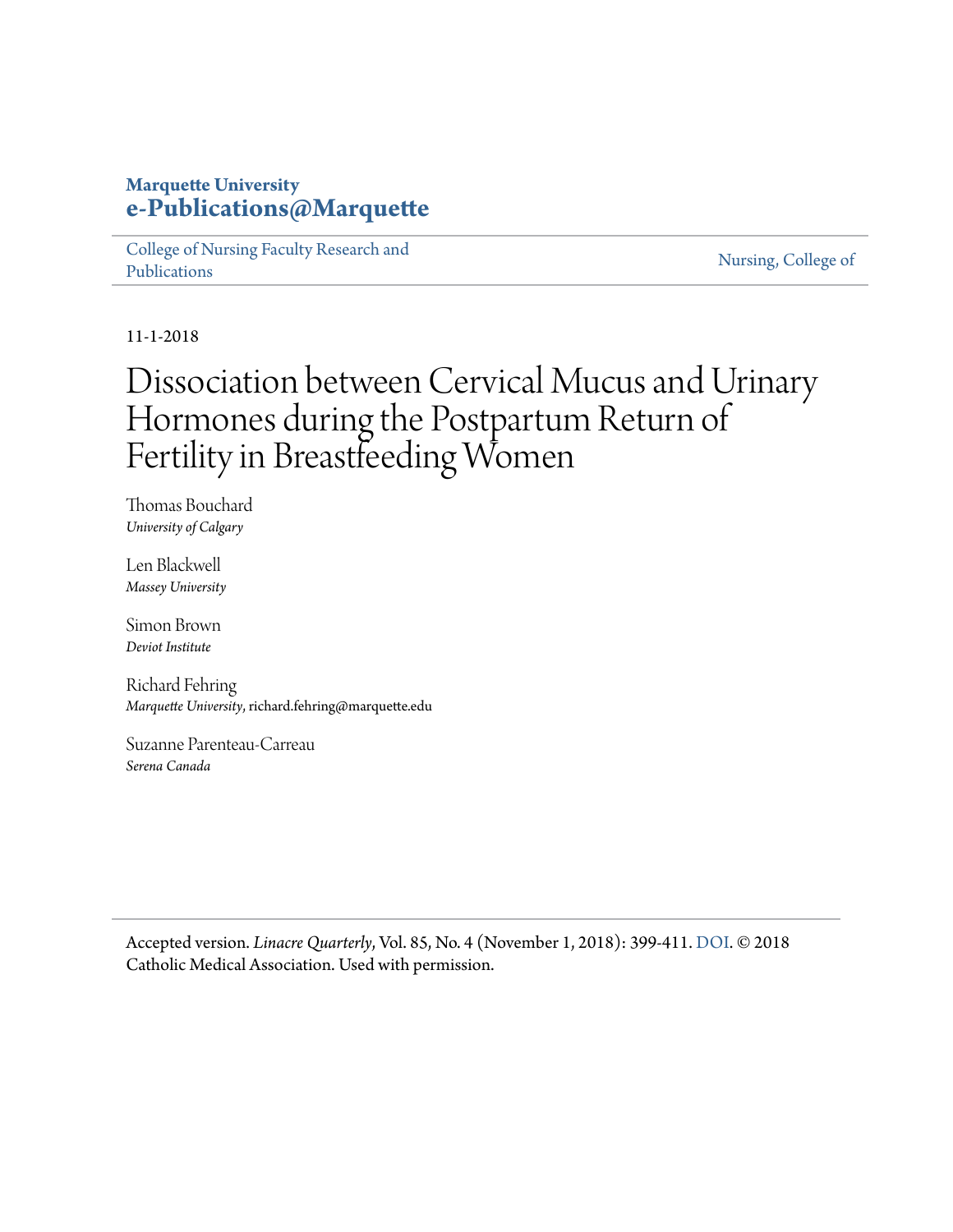**Marquette University**

## **e-Publications@Marquette**

## *Nursing Faculty Research and Publications/College of Nursing*

*This paper is NOT THE PUBLISHED VERSION;* **but the author's final, peer-reviewed manuscript.**  The published version may be accessed by following the link in the citation below.

*The Linacre Quarterly*, Vol. 85, No. 4 (2018): 399-411. [DOI.](https://www.doi.org/10.1177/0024363918809698) This article is © Catholic Medical Association and permission has been granted for this version to appear in [e-](http://epublications.marquette.edu/)[Publications@Marquette.](http://epublications.marquette.edu/) Catholic Medical Association does not grant permission for this article to be further copied/distributed or hosted elsewhere without the express permission from Catholic Medical Association.

# Dissociation between Cervical Mucus and Urinary Hormones during the Postpartum Return of Fertility in Breastfeeding Women

Thomas Bouchard Department of Family Medicine, University of Calgary, Alberta, Canada Len Blackwell Institute of Fundamental Sciences, Massey University, New Zealand Simon Brown Devoit Institute, Tasmania, Australia College of Public Health, Veterinary and Medical Sciences, James Cook University, Queensland, Australia Richard Fehring Marquette University, Milwaukee, WI Suzanne Parenteau-Carreau Serena Canada, Ottawa, Ontario, Canada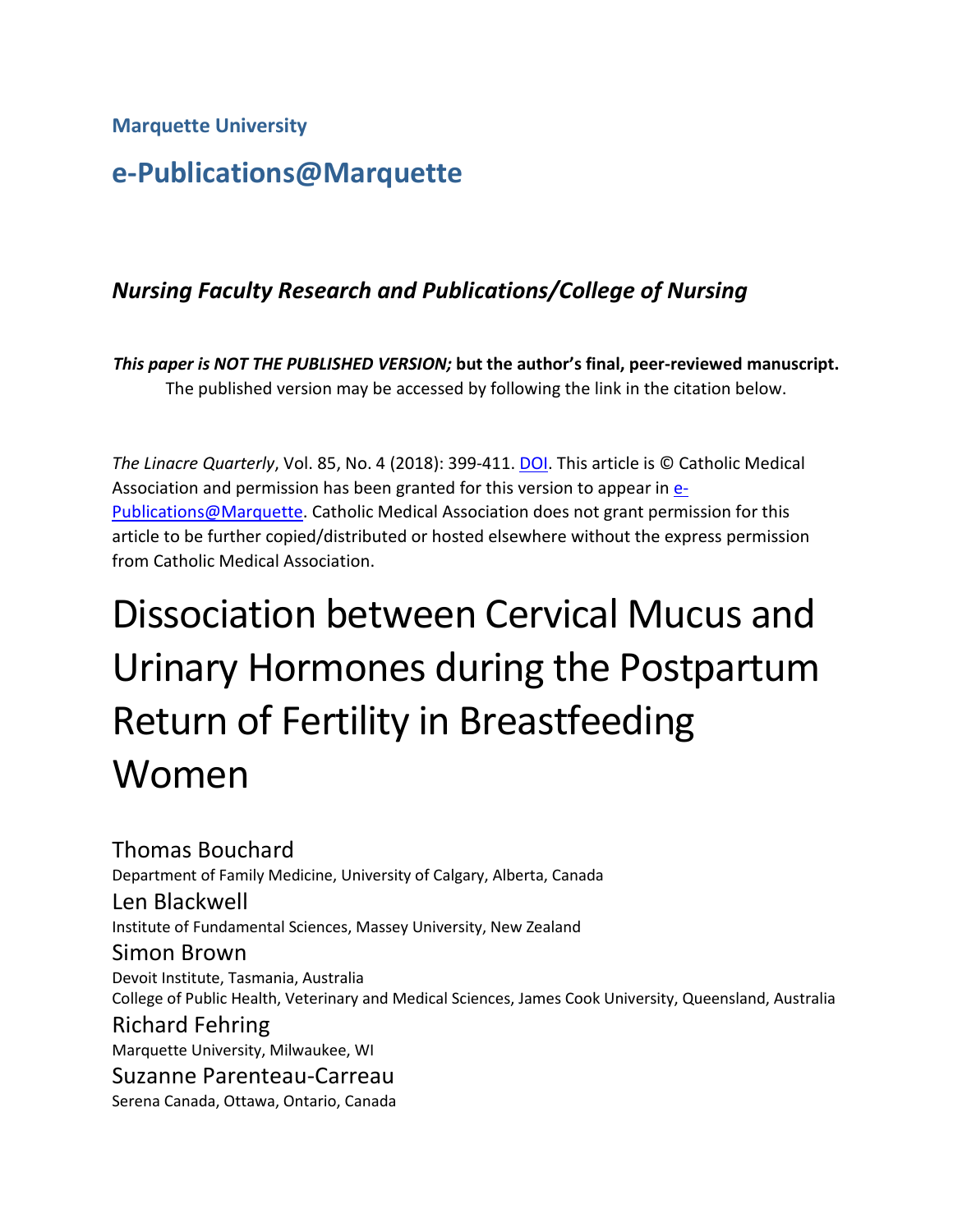## Abstract

Identifying the return of fertility with cervical mucus observations is challenging during the postpartum period. Use of urinary measurements of estrogen and progesterone can assist in understanding the return to fertility during this period. The purposes of this study were to describe the postpartum return of fertility by an analysis of total estrogen (TE) and pregnanediol glucuronide (PDG) profiles and to correlate these profiles with cervical mucus observations. Twenty-six participants collected urine samples during the postpartum period and recorded mucus scores. TE and PDG hormones were analyzed and compared with mucus scores. During amenorrhea, mucus reflected TE changes in only 35 percent of women; after amenorrhea, typical mucus patterns were seen in 33 percent of cycles. We concluded that postpartum mucus and hormone profiles are significantly dissociated but that monitoring urinary hormones may assist in identifying the return of fertility. We also identified different hormonal patterns in the return to fertility.

The postpartum period is a challenging time for identifying the return of fertility. The purposes of this study were to describe the hormonal patterns during the return of fertility and to correlate these patterns with cervical mucus observations. Twenty-six postpartum women collected urine samples and recorded mucus scores. Urinary estrogen and progesterone hormones were analyzed and compared with mucus scores. Before the return of menses, mucus reflected hormonal changes in only 35 percent women and after first menses in 33 percent of cycles. We found that hormone profiles do not correlate well with mucus observations during the postpartum return of fertility.

Keywords [Breastfeeding,](https://journals.sagepub.com/keyword/Breastfeeding) [Estrone-3-glucuronide,](https://journals.sagepub.com/keyword/Estrone-3-glucuronide) [Natural family planning,](https://journals.sagepub.com/keyword/Natural+Family+Planning) [Postpartum,](https://journals.sagepub.com/keyword/Postpartum) [Pregnanediol](https://journals.sagepub.com/keyword/Pregnanediol)

Although natural family planning (NFP) is recommended as a healthy option for avoiding pregnancy among postpartum, breastfeeding women, use of NFP postpartum can be difficult with lower rates of effectiveness [\(Labbok, Nichols-Johnson, and Valdes-Anderson 2006;](https://journals.sagepub.com/doi/10.1177/0024363918809698) [Academy Breastfeeding](https://journals.sagepub.com/doi/10.1177/0024363918809698)  [Medicine 2006\)](https://journals.sagepub.com/doi/10.1177/0024363918809698). One of the major reasons that NFP can be difficult for use during the postpartum period is because of the great variability and the unpredictability of the return to fertility [\(Li and Qiu 2007\)](https://journals.sagepub.com/doi/10.1177/0024363918809698). Another reason is that natural indicators of fertility, such as cervical mucus observations and basal body temperature are often difficult to interpret during the postpartum transition to fertility (Tommaselli et [al. 2000\)](https://journals.sagepub.com/doi/10.1177/0024363918809698). Finally, some researchers have found a dissociation between cervical mucus observations and hormonal indicators of ovarian activity [\(Brown, Harrison, and Smith 1985;](https://journals.sagepub.com/doi/10.1177/0024363918809698) [Blackwell et al. 2016\)](https://journals.sagepub.com/doi/10.1177/0024363918809698) and a dissociation between follicular growth and hormone activity [\(Velasquez et al. 2006a\)](https://journals.sagepub.com/doi/10.1177/0024363918809698).

The time from the birth of a baby until the resumption of regular ovulatory menstrual cycles is known as the postpartum/breastfeeding transition to fertility. In general, the postpartum transition includes (1) the immediate postpartum anovulatory amenorrhea with ovarian quiescence, (2) a phase of ovarian activity (follicular development), (3) possible ovulation prior to first menses, (4) the first menses and irregular menstrual cycle phase (with long follicular phases and short luteal phases that may last three to six months after the resumption of menses), and, finally, (5) the resumption of regular menstrual cycles.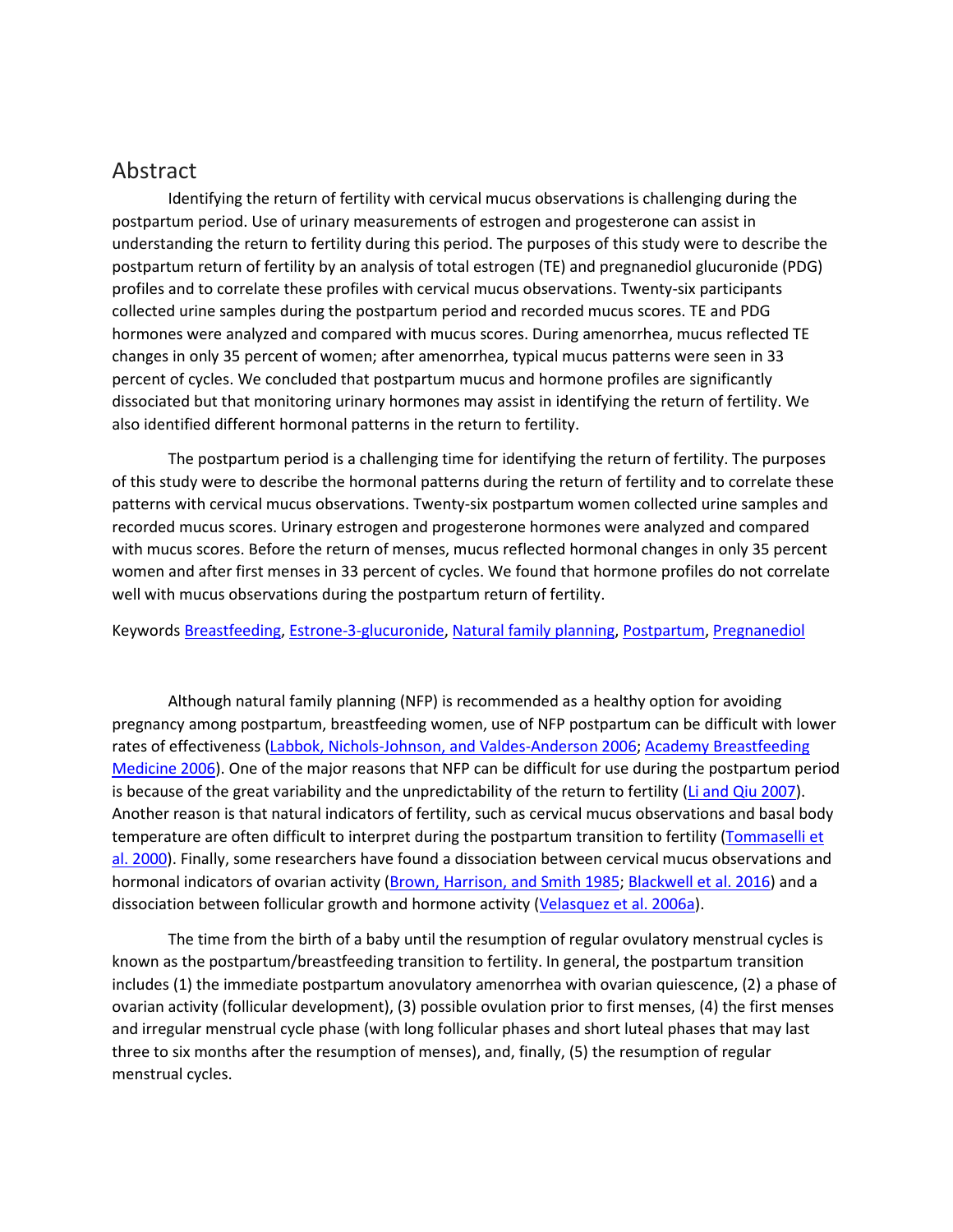## Physiology of the Breastfeeding Transition

The return of fertility is summarized in detail from an endocrine point of view by McNeilly [\(2001\),](https://journals.sagepub.com/doi/10.1177/0024363918809698) who was involved in many studies evaluating hormonal changes with lactation. Initially, high levels of estrogen and progesterone from the placenta inhibit ovulation during pregnancy and the immediate postpartum period. In addition, these high levels of hormones from the placenta suppress the release of follicle-stimulating hormone (FSH) and the development of follicles, so that minimal follicles are present at the time of delivery. During pregnancy, luteinizing hormone (LH) synthesis is chronically inhibited, and LH content in the pituitary is minimal. For women who breastfeed, suckling continues to inhibit the normal pulsatility of gonadotropin-releasing hormone (GnRH) and consequently LH pulsatility as well. This inhibition is correlated with prolactin levels, but the precise action of prolactin is unclear since some women do not always have increased prolactin with suckling, and there is variability in the actual levels of prolactin when ovulation resumes, suggesting that different women have different sensitivity to prolactin concentrations. Suckling enhances the feedback mechanism of estrogen on the pituitary, so that even small amounts of estrogen from immature follicles have a strong effect. These small amounts of estrogen, which in a normally menstruating woman would not affect the pituitary, lead to suppression (negative feedback) of FSH in breastfeeding women. In addition, suckling dampens estrogen's positive feedback which usually stimulates the GnRH/LH pulse generator. The dampened stimulation leads to GnRH/LH pulses that are erratic and which are not sufficient to lead to ovulation (GnRH/LH requires a regular pulse interval of sixty to ninety minutes to drive normal follicle secretion). Since suckling increases the sensitivity of the pituitary to small amounts of estrogen, there are cycles of follicle growth and regression which do not lead to ovulation for several months (McNeilly [2001\)](https://journals.sagepub.com/doi/10.1177/0024363918809698). It is only later when suckling is decreased and other forms of nutrition are introduced (often after six months when most guidelines suggest solids should be introduced) that ovulation then resumes.

Interestingly, a group of researchers recently found that developing follicles were larger during the amenorrhea phase than during the follicular phase in the first menstrual cycle postpartum [\(Velasquez et al. 2006a\)](https://journals.sagepub.com/doi/10.1177/0024363918809698), and in a separate study, they reported that there were different isoforms of FSH present during amenorrhea compared to the first menstrual cycle and that the isoform present during amenorrhea was less potent/bioactive [\(Velasquez 2006b\)](https://journals.sagepub.com/doi/10.1177/0024363918809698). In the first study, both the number and diameter of the follicles were significantly greater during breastfeeding amenorrhea compared to the early and mid-follicular phases of regular menstrual cycles. However, these larger follicles had low levels of inhibin B (produced in early stages of follicular development) and overall absence of inhibin A (secreted by more differentiated and luteinized cells). These authors concluded that during lactational amenorrhea, follicular response to FSH is altered due to the reduced biopotency of FSH isoforms leading to follicles that are larger but immature, producing minimal amounts of estrogen. Interpreting McNeilly's model and Velasquez's findings together, it is possible that suckling and prolactin levels affect the estrogen-FSH feedback loop by favoring less potent FSH isoforms. Eventually with less suckling, the more bioactive FSH becomes upregulated instead, leading to the development of more mature (albeit smaller) follicles. In these more mature follicles, sufficient amounts of estrogen can be produced to trigger the GnRH/LH pulse generator that becomes more regular (less erratic), thus leading to ovulation.

## Efficacy of NFP during the Breastfeeding Transition

There are few studies that have investigated the efficacy of NFP methods during the breastfeeding transition. Over thirty years ago, an Australian study followed fifty-five postpartum,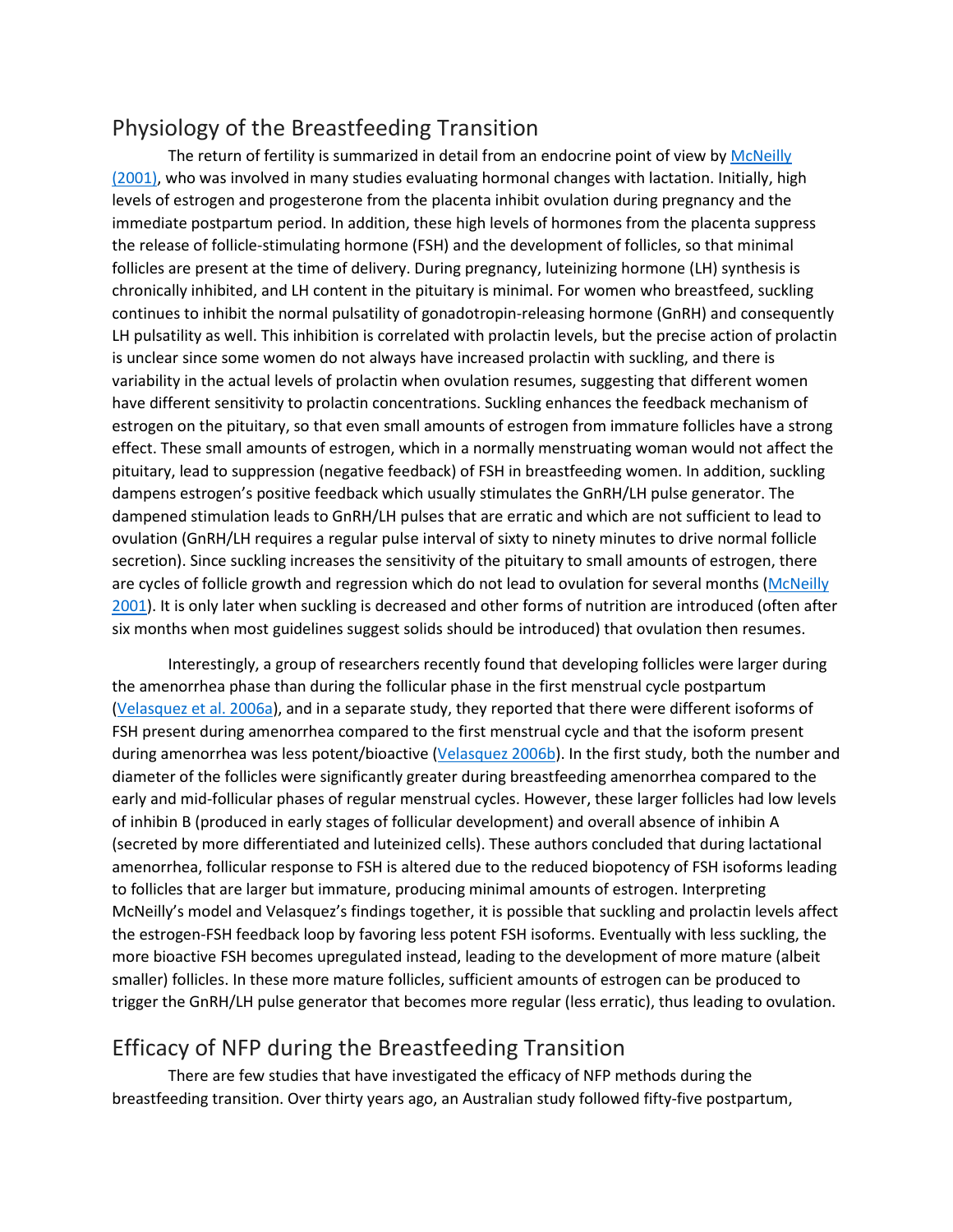breastfeeding women for a mean of 7.8 months to discern patterns of returning fertility by comparing both mucus changes and urinary hormone measurements of TE and PDG [\(Brown, Harrisson, and Smith](https://journals.sagepub.com/doi/10.1177/0024363918809698)  [1985\)](https://journals.sagepub.com/doi/10.1177/0024363918809698). They discovered that mucus symptoms overestimated urinary hormone changes in 21 percent of women, underestimated hormone changes in 21 percent of women, with the remaining 58 percent of women with mucus score accurately reflecting their ovarian activity determined by urinary hormones. In their small study, fourteen of the fifty-five participants (25 percent) had an unintended pregnancy. [Hatherley \(1985\)](https://journals.sagepub.com/doi/10.1177/0024363918809698) investigated the efficacy of NFP among 251 postpartum women who were using NFP methods to avoid pregnancy and found, after one full year postpartum, there were thirty-four (16 percent) unintended pregnancies among the breastfeeding group and two (5 percent) among women who did not breastfeed at all. Hatherley concluded that the variability of the menstrual cycles and the dissociation with the hormonal fluctuations during the postpartum period were not conducive to the use of NFP. Other researchers found that unintended pregnancy rates were higher among breastfeeding women following the ovulation method when back in cycles compared to nonbreastfeeding women [\(Labbok et al. 1991\)](https://journals.sagepub.com/doi/10.1177/0024363918809698). This may be because observing mucus signs while breastfeeding may lead to increased confusion in the interpretation of mucus. They concluded that special emphasis needs to be made among breastfeeding women using the ovulation method postpartum, including this increased potential for method failure while breastfeeding. With an experienced NFP instructor, many women can navigate this challenging time with more discerning attention to mucus, although this is not always the case and often increases required abstinence [\(Kennedy et al. 1995\)](https://journals.sagepub.com/doi/10.1177/0024363918809698).

[Howard and Stanford \(1999\)](https://journals.sagepub.com/doi/10.1177/0024363918809698) investigated a subset of breastfeeding women who were using the Creighton Model ovulation method of NFP and discovered a net pregnancy rate of 24 percent and gross rate of 32 percent. They concluded that the higher pregnancy rate (compared to regularly cycling women using the Creighton Model) might be due to a higher rate of "achieving related behaviors" (having intercourse when mucus is identified as fertile) among the breastfeeding group of women. Although they did not comment on this, it is possible that some of the method failure could be related to mucus not reflecting fertility status. In another study, researchers from Georgetown applied the rules of two simpler methods of NFP retrospectively on a data set of breastfeeding women and found that they may be effective, but this requires a more robust follow-up trial to evaluate effectiveness prospectively [\(Aravelo et al. 2003\)](https://journals.sagepub.com/doi/10.1177/0024363918809698).

A more recent NFP efficacy study during the postpartum period (which included both breastfeeding and nonbreastfeeding women), using an electronic hormonal fertility monitor that measured daily urinary levels of E1G and a threshold level of LH found a typical use pregnancy rate of eight per 100 women over twelve months [\(Bouchard, Schneider, and Fehring 2013\)](https://journals.sagepub.com/doi/10.1177/0024363918809698). Ahead of their time, [Brown, Harrison, and Smith's \(1985\)](https://journals.sagepub.com/doi/10.1177/0024363918809698) study remarkably suggested that simple methods for measuring urinary hormones (estrogen and PDG) are required to assist women whose mucus observations do not reflect underlying hormone changes.

## Variability during the Breastfeeding Transition

Understanding the dynamics and complexity of the breastfeeding transition will help with designing protocols for use with NFP methods since the breastfeeding transition is complex and extremely variable [\(Fehring, Schneider, and Barron 2005\)](https://journals.sagepub.com/doi/10.1177/0024363918809698). For example, studies on the postpartum transition to fertility in breastfeeding women found a mean range of the first ovulation from 193 to 322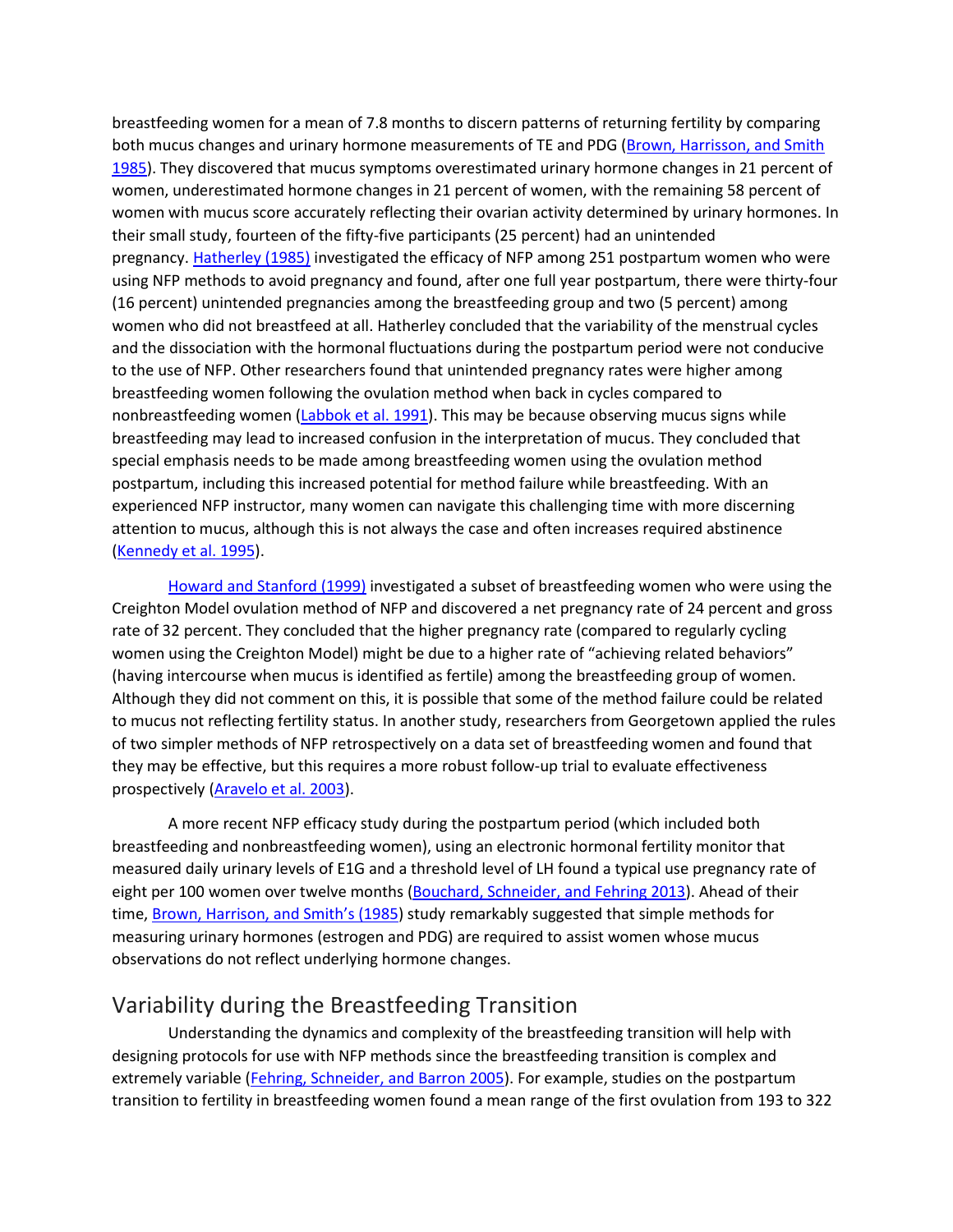days (6.3–10.6 months, and actual range of 24–750 days) and a mean range of the first menses from 179 to 298 days (5.9-9.8 months, actual range 35-698 days; [Hatherley 1985;](https://journals.sagepub.com/doi/10.1177/0024363918809698) [Lewis et al. 1991;](https://journals.sagepub.com/doi/10.1177/0024363918809698) Li and Qui [2007\)](https://journals.sagepub.com/doi/10.1177/0024363918809698). About 33 percent of breastfeeding women will have their first ovulation before their first menses if it occurs in the first three months postpartum, but this figure goes up to 87 percent if first menses occurs after the first twelve months (ovulation was based on salivary progesterone rise or urinary pregnanediol rise above the established threshold for ovulation; [Lewis et al. 1991\)](https://journals.sagepub.com/doi/10.1177/0024363918809698). In the [Lewis et al.](https://journals.sagepub.com/doi/10.1177/0024363918809698)  [\(1991\)](https://journals.sagepub.com/doi/10.1177/0024363918809698) study, they found that only 20 percent had ovulated and more than 25 percent had menstruated by six months postpartum, but by twelve months 64 percent had ovulated and 70 percent had menstruated. Based on several studies, it has also been demonstrated that after the first ovulation, the luteal phases are often short (i.e., less than six days) with a gradual lengthening over the course of the transition to regular cycles [\(Lewis et al. 1991;](https://journals.sagepub.com/doi/10.1177/0024363918809698) [Zinaman and Stevenson 1991;](https://journals.sagepub.com/doi/10.1177/0024363918809698) [Diaz et al. 1992;](https://journals.sagepub.com/doi/10.1177/0024363918809698) [Li and Qui](https://journals.sagepub.com/doi/10.1177/0024363918809698)  [2007\)](https://journals.sagepub.com/doi/10.1177/0024363918809698). Mothers who ovulate early during full breastfeeding will tend to do the same for future babies. Research has shown that mothers tend to have a return to fertility at about the same time postpartum from one breastfeeding experience to the other when breastfeeding intensity is similar (Ecochard et al. [1988\)](https://journals.sagepub.com/doi/10.1177/0024363918809698).

In 1995, a study was published which involved a sample of seventy-one postpartum, breastfeeding women who were users of the symptothermal method (STM) of NFP from Sydney, Montreal, and Birmingham (England) [\(Kennedy et al. 1995\)](https://journals.sagepub.com/doi/10.1177/0024363918809698). The purpose of this study was to correlate the estimated days of fertility (i.e., required abstinence for avoiding pregnancy) with daily urinary measures of TE and PDG to estimate the day of ovulation and the actual fertile days during the postpartum transition to fertility. The result was that the STM overestimated the actual days of fertility by 50 percent or more. However, the hormonal data from this study have not been extensively analyzed in describing the hormonal return to fertility.

Another study evaluating urinary PDG and the return of fertility postpartum addressed breastfeeding patterns in relation to return of fertility [\(Taylor et al. 2003\)](https://journals.sagepub.com/doi/10.1177/0024363918809698). This study (*N* = 144) found that more "ecological breastfeeding" or breastfeeding on demand with frequent suckling was associated with a median postpartum delay of fifty-five weeks until the first PDG rise.

The purpose of the current study was to identify the return of fertility postpartum with a descriptive analysis of TE and PDG profiles as measured in the urine as well as to correlate these hormonal profiles to cervical mucus observations. The results will serve to assist in the development of postpartum transition protocols for NFP.

## Method

#### Participants

Of the seventy-one participants in the original study [\(Kennedy et al. 1995\)](https://journals.sagepub.com/doi/10.1177/0024363918809698), only twenty-six had demographics available for the current study (Montreal data). The mother's age, parity, gravity, and breastfeeding characteristics were collected. As described in detail in the 1995 study, data were collected from 1986 to 1990 and included daily records regarding breastfeeding, STM signs, coital frequency (see partial STM chart in [Figure 1,](https://journals.sagepub.com/doi/10.1177/0024363918809698) excluding temperature and cervix changes, which were not analyzed in this study), and a daily sample of urine. Data collection began in the seventh-week postpartum. The protocol that women followed is included in [Appendix A,](javascript:popRef() *Brown Ovarian Monitor Guidelines*.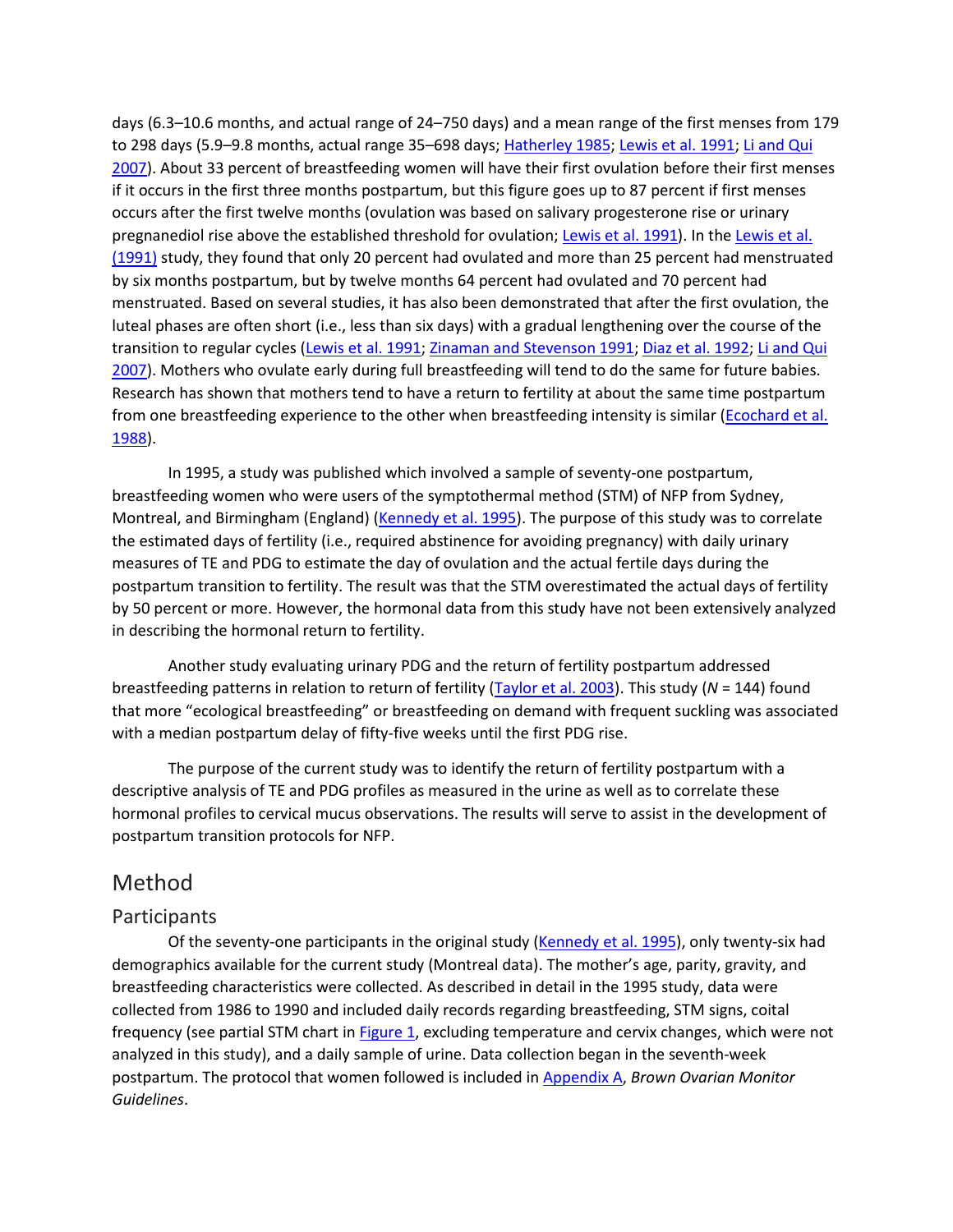

**Figure 1.** Representative symptoms chart from participant 111, from April to June 1986 (in French). Mucus coding is represented by a *green* color for "dry" mucus (Colombo score of 1, Marquette "Low" mucus), a *yellow* color for "moist, damp" mucus (Colombo score of 2 or 3, Marquette "High" mucus), and a *blue* color for "clear, slippery, stretchy" (Colombo score of 4, Marquette "Peak" mucus). Other signs, used in the symptothermal method, including temperature and cervix changes, are not shown here because they have not been analyzed in this study. (French terms: *saignements* = bleeding, *glaire* = mucus, *douleurs abdominales* = abdominal pain, *pertes roses* = spotting, *sensibilité aux seins* = breast tenderness, *symptômes divers* = miscellaneous symptoms, *rapports sexuels* = intercourse, *infections* = infections, *dérangements* = disturbances, *jours après accou.* = days after parturition, *jours du calendrier* = calendar days.)

#### Mucus Observations

As shown in [Figure 1,](https://journals.sagepub.com/doi/10.1177/0024363918809698) [a](https://journals.sagepub.com/doi/10.1177/0024363918809698) variety of mucus characteristics can be observed readily by women and are generally classified according to sensation and appearance. Sensation descriptions include dry, damp, moist, sticky, wet, and slippery. Appearance descriptions include thick, white, yellowish, stretchy, and clear. In order to simplify these descriptions, one of the researchers gave a three-tiered code to the mucus based on these descriptions: (1) a green color for "dry" mucus, (2) a yellow color for "moist, damp, sticky" mucus, and (3) a blue color for "clear, wet, slippery, stretchy" mucus. Of interest, this coding is analogous to other groups' simplified mucus coding schemes including Colombo's score of 1 for dry mucus ("green"), a score of 2–3 for damp/thick/white/yellow/sticky mucus ("yellow"), and a score of 4 for slippery/transparent/stretchy mucus ("blue"; [Bigelow et al. 2004\)](https://journals.sagepub.com/doi/10.1177/0024363918809698). The Marquette Method's coding of "Low," "High," and "Peak" mucus also corresponds to the three color levels used in these charts [\(Bouchard et al. 2013\)](https://journals.sagepub.com/doi/10.1177/0024363918809698).

#### Urine Collection

Daily timed urine samples were collected until two ovulations were confirmed by the laboratory. The women collected urine daily using the following procedure. The women collected urine passed for a period of at least three hours, in the morning or at a convenient time of the day. The minimum collection period of three hours was specified to reduce error caused by unpassed urine. The urine sample was collected into a container, the number of hours of collection and the volume was calculated, and a small aliquot transferred into a tube that was labeled with the participant number, center number, date, hours, and volume and kept frozen until the batch was sent in dry ice to the laboratory in Melbourne by air. The samples were thawed, diluted to 100 ml/h, and analyzed by homogeneous enzyme immunoassay [\(Rubenstein, Schneider, and](https://journals.sagepub.com/doi/10.1177/0024363918809698) Ullman 1972).

#### TE Assays

The estrogen assay used was a "total" estrogen spectrophotofluorometric method using purified extracts of acid hydrolyzed urine as described previously that measured the sum of estrone, estradiol, and estriol, using the Kober–Ittrich procedure [\(Brown et al. 1968\)](https://journals.sagepub.com/doi/10.1177/0024363918809698). The sum (or "total" estrogens) excreted into the urine in twenty-four hours (the excretion rate) is important since it is directly related to the ovarian estradiol production rate [\(Brown 1957,](https://journals.sagepub.com/doi/10.1177/0024363918809698) [2011\)](https://journals.sagepub.com/doi/10.1177/0024363918809698), whereas simple concentration (amount per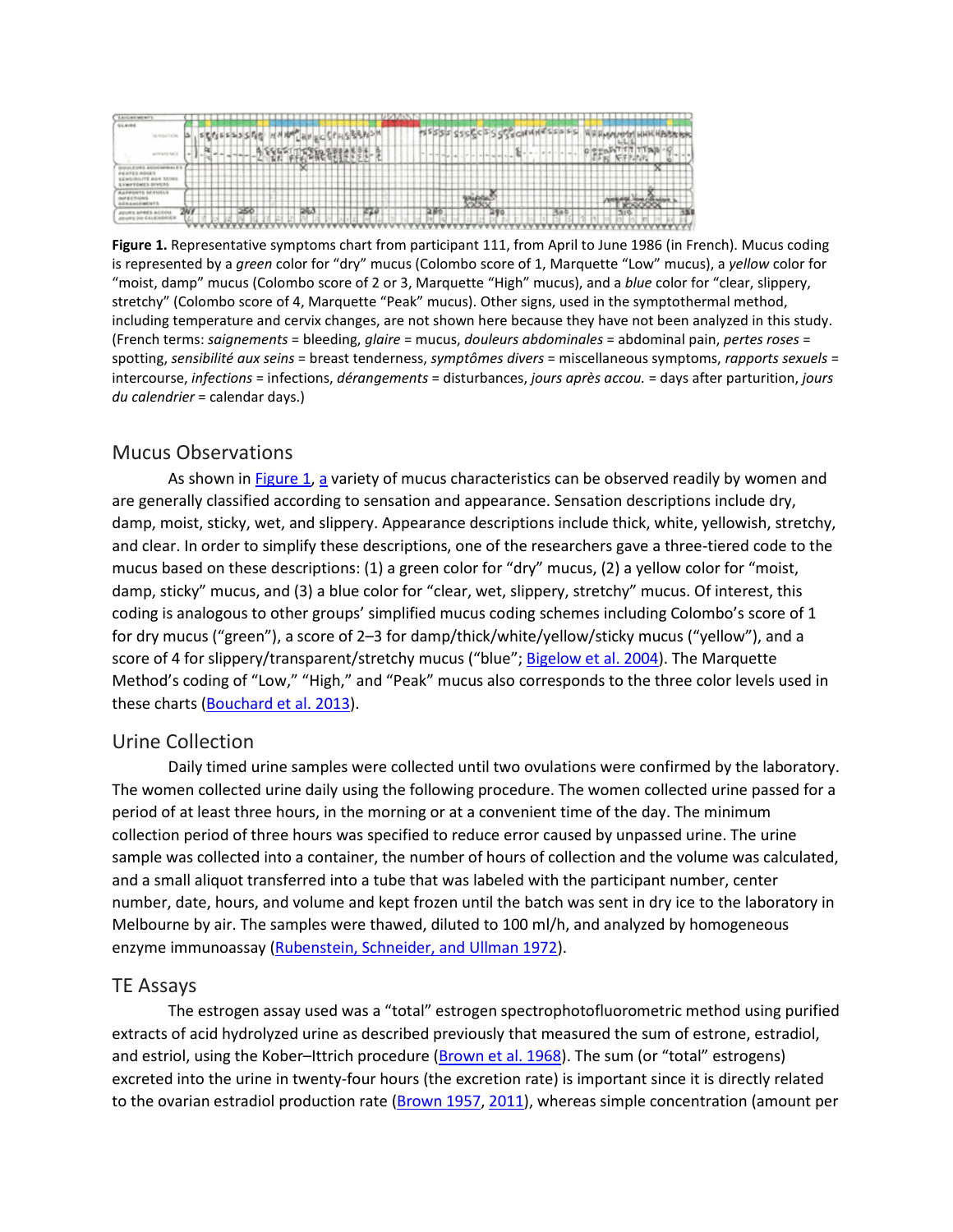volume) is not. The data from the total estrogen method were the most accurate available as the total estrogen method was of proven reliability and specificity [\(Brown 2011\)](https://journals.sagepub.com/doi/10.1177/0024363918809698), had no urine blank or matrix effects, and had a coefficient of variation of 8 percent determined from quality controls included with each assay run.

#### PDG Assay

The PDG assay was carried out with the laboratory version of the homogeneous enzyme immunoassay used in the Ovarian Monitor system employing a specially designed rate colorimeter thermostated at 40°C with timer settings for the warm-up and enzyme reactions [\(Brown 1985\)](https://journals.sagepub.com/doi/10.1177/0024363918809698). For the multiple assays in this study, a thermostated heating block was used which accommodates up to fortyeight assay tubes; the timings were performed manually using a stop watch. In this way up to twenty PDG assays could be performed in rapid sequence since the time for the PDG assay is five minutes. The PDG assay utilizes the principle of homogeneous enzyme immunoassay (Rubenstein, Schneider, and [Ullman 1972;](https://journals.sagepub.com/doi/10.1177/0024363918809698) [Blackwell et al. 2003\)](https://journals.sagepub.com/doi/10.1177/0024363918809698) in which an antibody to a ligand specifically inhibits the enzyme activity of a conjugate of the ligand chemically bound to the enzyme. It is important to appreciate that the assay has been designed to operate over a limited but clinically significant concentration range. The sensitivities of the assays using 10  $\mu$ l of a time-diluted urine sample for PDG were set to include the most important ranges of values required to identify the thresholds of fertility and infertility during the human ovulatory cycle [\(Blackwell 2003;](https://journals.sagepub.com/doi/10.1177/0024363918809698) [Brown 2011;](https://journals.sagepub.com/doi/10.1177/0024363918809698) [Blackwell et al. 2011\)](https://journals.sagepub.com/doi/10.1177/0024363918809698). The homogeneous enzyme immunoassay has an upper ceiling reached when the entire antibody is neutralized by the hormone metabolite in the urine and a lower limit largely determined by nonspecific components of the urine. This latter effect is termed the urine bias; it is more limiting for the estrogen tubes than for the PDG tubes because of the larger urine volumes and longer incubation times used. For quantitative results, all values approaching the upper ceiling were repeated using less urine in the assay tubes. Quality control urine samples were added to each run, and the coefficient of variation was 5–10 percent.

## TE Thresholds and Ovarian Activity

Both TE and PDG are measured as excretion rates, expressed in µg/24 h for TE and in µmol/24 h for PDG. For the TE excretion rates, values between 0 and 10 µg/24 h were reflective of minimal ovarian activity, values between 10 and 20 µg/24 h were reflective of follicular development, and values >20 µg/24 h were reflective of peak changes and impending ovulation (based on previous experience using the assay used in [Brown, Harrison, and Smith 1985\)](https://journals.sagepub.com/doi/10.1177/0024363918809698).

## PDG Thresholds and the Retrospective Definition of Ovulation with PDG Levels

Based on previous studies using the same assays [\(Brown 2011\)](https://journals.sagepub.com/doi/10.1177/0024363918809698), PDG excretion rates have been defined as (see [Table 1\)](https://journals.sagepub.com/doi/10.1177/0024363918809698): (1) the start of the postovulatory infertile period (7  $\mu$ mol/24 h), (2) a luteinized unruptured follicle (7 to <9 µmol/24 h), (3) biochemical evidence that ovulation has occurred (≥9 µmol/24 h), (4) a deficient luteal phase (9–13.5 µmol/24 h), and (5) a fertile cycle (>13.5 μmol/24 h within six days of a TE peak and a luteal phase of eleven to seventeen days).

| PDG Threshold       | <b>Physiologic Definition</b>                                |
|---------------------|--------------------------------------------------------------|
| 7 mmol/24 h         | Threshold for the onset of the postovulatory infertile phase |
| >7 but <9 mmol/24 h | Luteinized unruptured follicle                               |
| 9 mmol/24 h         | Biochemical proof of ovulation                               |

#### **Table 1.** PDG Thresholds and Definitions.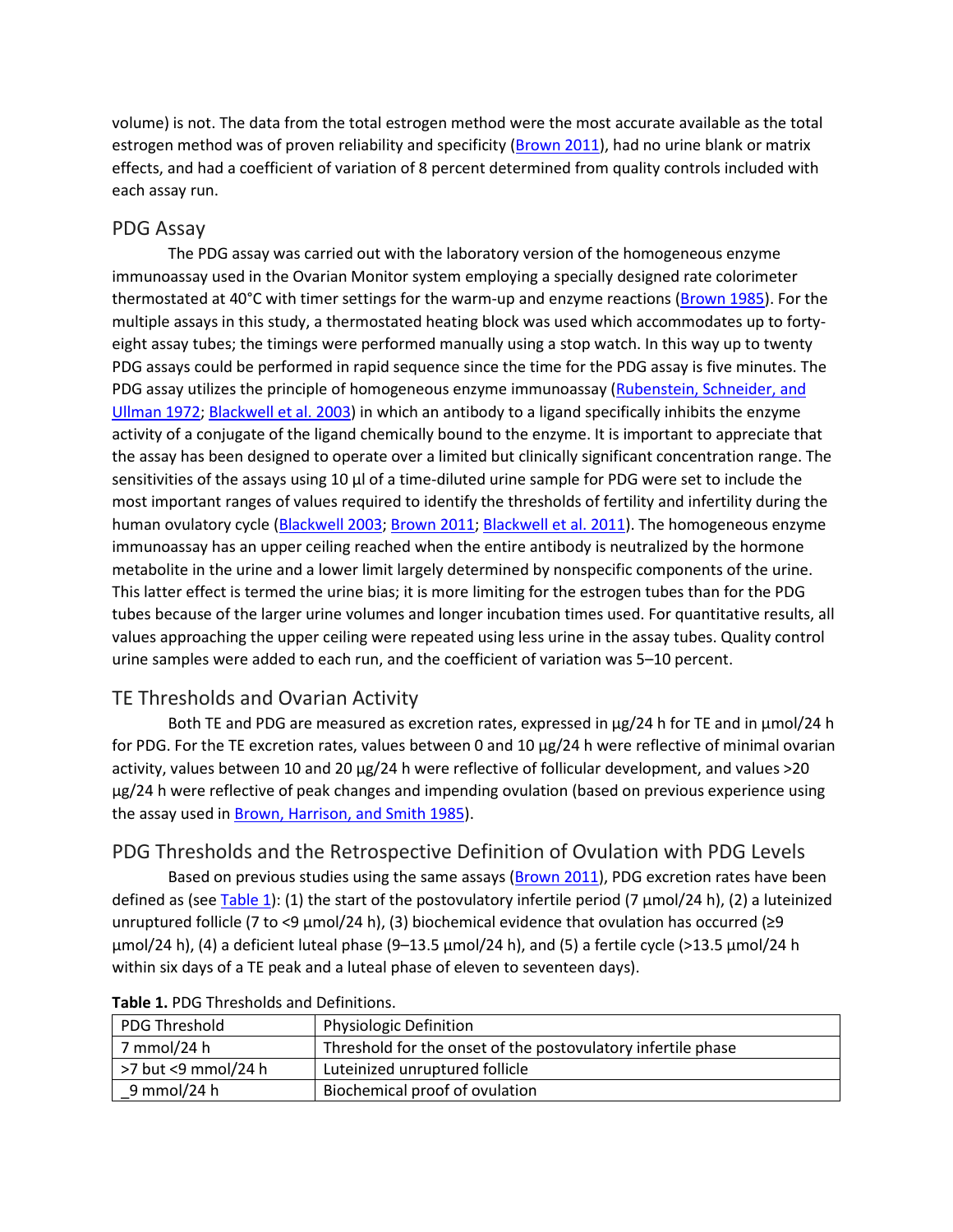| 9 but <13.5 mmol/24 h | Deficient luteal phase                                                     |  |
|-----------------------|----------------------------------------------------------------------------|--|
| >13.5 mmol/24 h       | Fertile cycle if this followed within six days of a TE peak and the luteal |  |
|                       | phase is eleven to seventeen days long                                     |  |

Note: PDG¼ pregnanediol glucuronide; TE¼ total estrogen

#### Statistical Analyses

Demographics were analyzed using means and standard deviations. Time to biochemically proven ovulation (in months) was calculated from the time of the baby's birth until urinary PDG levels were at least 9 µmol/24 h, which is a biochemical proof of ovulation based on previous analyses (Brown [2011\)](https://journals.sagepub.com/doi/10.1177/0024363918809698). First menses was determined by identifying a bleeding pattern that spanned three days or more and included at least one day of moderate or heavy bleeding. Time to menses and time to ovulation were also compared to the time of weaning from full breastfeeding. Time to fertility was based on the first ovulation that met the criteria for a fertile cycle (PDG > 13.5).

Hormone values for individual women were graphically displayed using *R* software (Version 0.16) [\(Ihaka and Gentleman 1996\)](https://journals.sagepub.com/doi/10.1177/0024363918809698) and interpreted qualitatively. Patterns of ovarian activity were classified based on presumed follicular activity inferred from TE changes, and ovulation based on PDG changes. These patterns were then organized into broad categories for the sake of describing the postpartum transition.

Daily mucus ratings of "green," "yellow," and "blue" were correlated with the daily TE levels. On any given day, a mucus rating was identified as accurately reflecting the TE level if mucus was rated "green" when TE levels were <10 µg/24 h, if mucus was rated "yellow" when TE levels were 10–20 µg/24 h, and if mucus was rated "blue" when TE levels were >20  $\mu$ g/24 h. In addition, a mucus rating was identified as either underestimating the TE level (if mucus was rated "green" when the TE levels were  $>10 \mu g/24$  h, or was rated "yellow" when TE levels were  $>20 \mu g/24$  h) or overestimating the TE level (if mucus was rated "yellow" or "blue" when TE levels were <10 µg/24 h, or if mucus was rated "blue" when TE levels were between 10 and 20 µg/24 h). These levels were based on field experience using the monitor developed based on the methods in [Brown, Harrison, and Smith \(1985\).](https://journals.sagepub.com/doi/10.1177/0024363918809698)

Mucus ratings were also compared to progesterone activity and were evaluated for each cycle after the first ovulation. Since rising progesterone levels are believed to be responsible for the drying effect on the mucus after ovulation, each cycle was identified as having a typical mucus pattern if mucus changed to a basic infertile pattern (not necessarily dry mucus) after the progesterone rise. And conversely, cycles were identified as not reflecting the underlying progesterone changes if mucus did not return to the basic infertile pattern. Also, cycles were identified as not reflecting the underlying progesterone changes when the mucus pattern showed an apparent drying effect when the progesterone rise had not yet started. The progesterone changes were identified from the urinary PDG excretion rates that closely reflect the serum progesterone changes [\(Munro et al. 1991\)](https://journals.sagepub.com/doi/10.1177/0024363918809698). The PDG values on the day following the apparent mucus peak days (a change from blue to yellow or green) were assessed for each patch of mucus.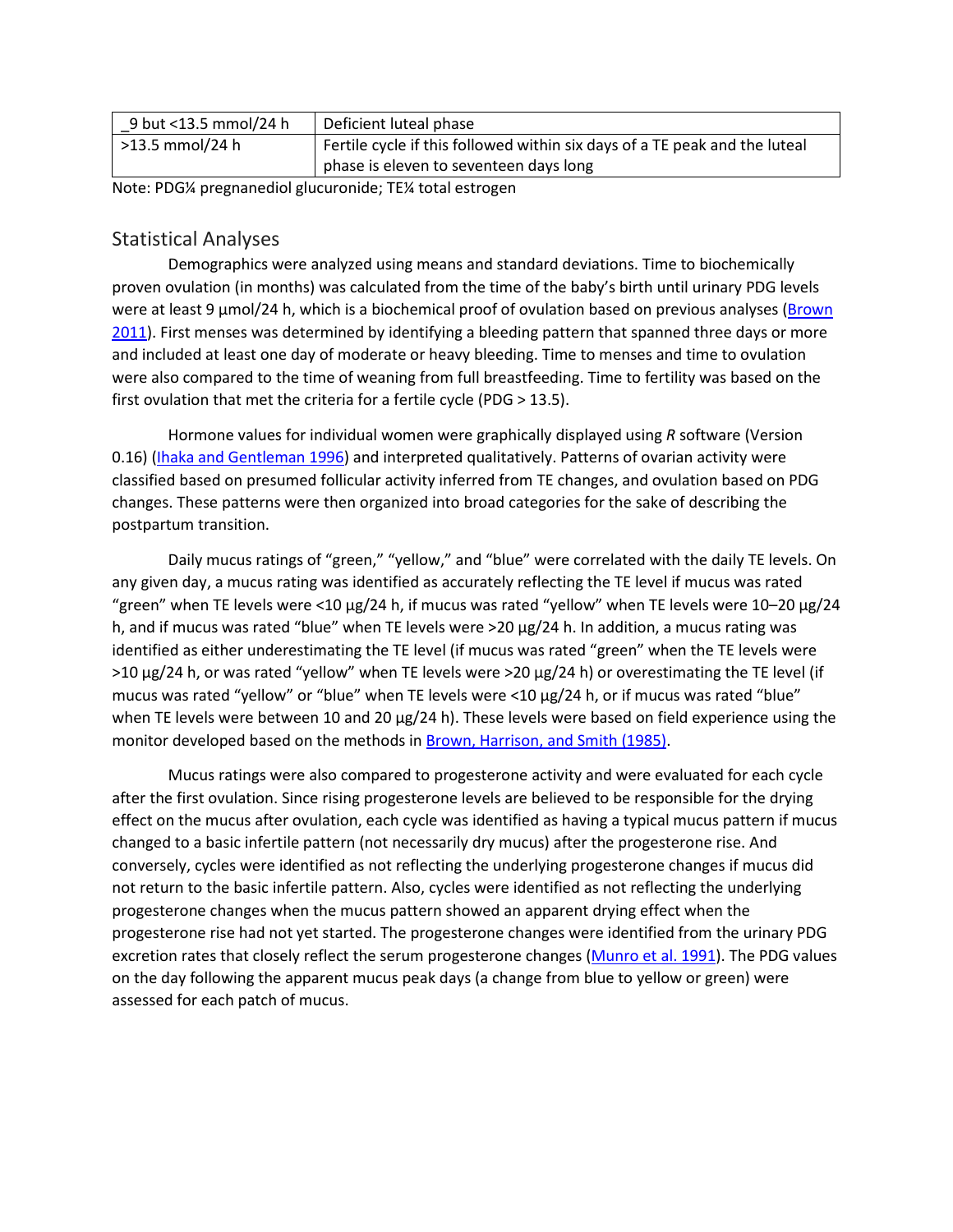## Results

#### **Demographics**

The mean age of women in our sample (at the time of their baby's birth) was 29 (±3.4, range 23– 35). The average number of living children (including the one just delivered) was 2.3 (±1.3, range: 1–5).

## Time to Menses and Time to Ovulation [\(Table 2\)](https://journals.sagepub.com/doi/10.1177/0024363918809698)

|           | Overall           | <b>Return of Menses</b>   | <b>Return of Menses</b>      | <b>Return of Menses</b>    |
|-----------|-------------------|---------------------------|------------------------------|----------------------------|
|           |                   | and Ovulation during      | and Ovulation during         | and Ovulation              |
|           |                   | <b>Full Breastfeeding</b> | <b>Partial Breastfeeding</b> | after                      |
|           |                   |                           |                              | <b>Full Weaning</b>        |
| Time to   | 7.4 months (+3.0, | 4.1 months (+2.2,         | 9.8 months (+2.7,            | 6.4 months (+3.0,          |
| menses    | range: 1.3-11.7   | range: 1.3-6.0            | range: 4.2-14.4              | range: 3.1-10.5            |
|           | months; N % 24)   | months; $N \frac{1}{4} 5$ | months; N % 12)              | months; $N \frac{1}{4}$ 5) |
| Time to   | 8.4 months (+3.1, | 5.6 months (+1.7,         | 9.0 months (+2.2,            | 7.9 months (+3.5,          |
| ovulation | range: 3.3-14.3   | range: 3.0-7.0            | range: 4.4-11.7              | range: 3.8-12.3            |
|           | months; N % 22)   | months; $N \frac{1}{4} 5$ | months; N % 12)              | months; $N \frac{1}{4}$ 5) |

#### **Table 2.** Average Time to Menses and Ovulation in Relation to Breastfeeding Status.

Time to first menses could be calculated for twenty-four women and was on average 7.4 months (±3.0, range: 1.3–11.7 months). Time to first ovulation (biochemical proof of ovulation: PDG ≥9 µmol/24 h) could be calculated for twenty-two women and was on average 8.4 months (±3.1, range: 3.3–14.4 months).

The time of full breastfeeding was an average of 4.9 months (±1.4, range: 2.8–8.7 months), and the time to full weaning was an average of 16.1 months (±11.9, range: 2.4–44.7). Thus, the interval between full breastfeeding and complete wean was on average another 11.1 months ± 10.9, and one woman breastfed up to 44.7 months. Time from the end of full breastfeeding to menses was 2.4 months (±3.2, range: −5.2 to 6.7 months) and from the end of full breastfeeding to ovulation was on 3.3 months (±3.3, range: −1.6 to 9.1 months).

Time from first menses to ovulation was on average 1.16 months (±1.5, range: −0.3 to 4.8 months). In nine women (41 percent), ovulation occurred before menses, and in thirteen women (59 percent) ovulation occurred after menses. In the nine women who ovulated before menses, ovulation occurred on average at 7.9 months (±2.45, range: 4.2–11.6 months), and had a luteal phase of three to eight days which would be considered too short for fertility. Of these nine women, seven of them (77 percent) had ended full breastfeeding (0.25–5.0 months prior). Of the thirteen women who had ovulation after menses, nine of the thirteen (69 percent) had ended full breastfeeding (0.75–9.0 months prior). Of the four women who ovulated prior to six months, two of these women ovulated before their first menses (and had four- and six-day luteal phases), and two ovulated after their first menses (both had five-day luteal phases). In these ovulations prior to six months, three of four women ended full breastfeeding one, two, and three weeks prior, and the fourth woman ended full breastfeeding two months after first ovulation.

In the five women (22 percent) who ovulated while still fully breastfeeding (in two women ovulation occurred seven weeks before the end of full breastfeeding—see [Figure 4,](https://journals.sagepub.com/doi/10.1177/0024363918809698) in two women two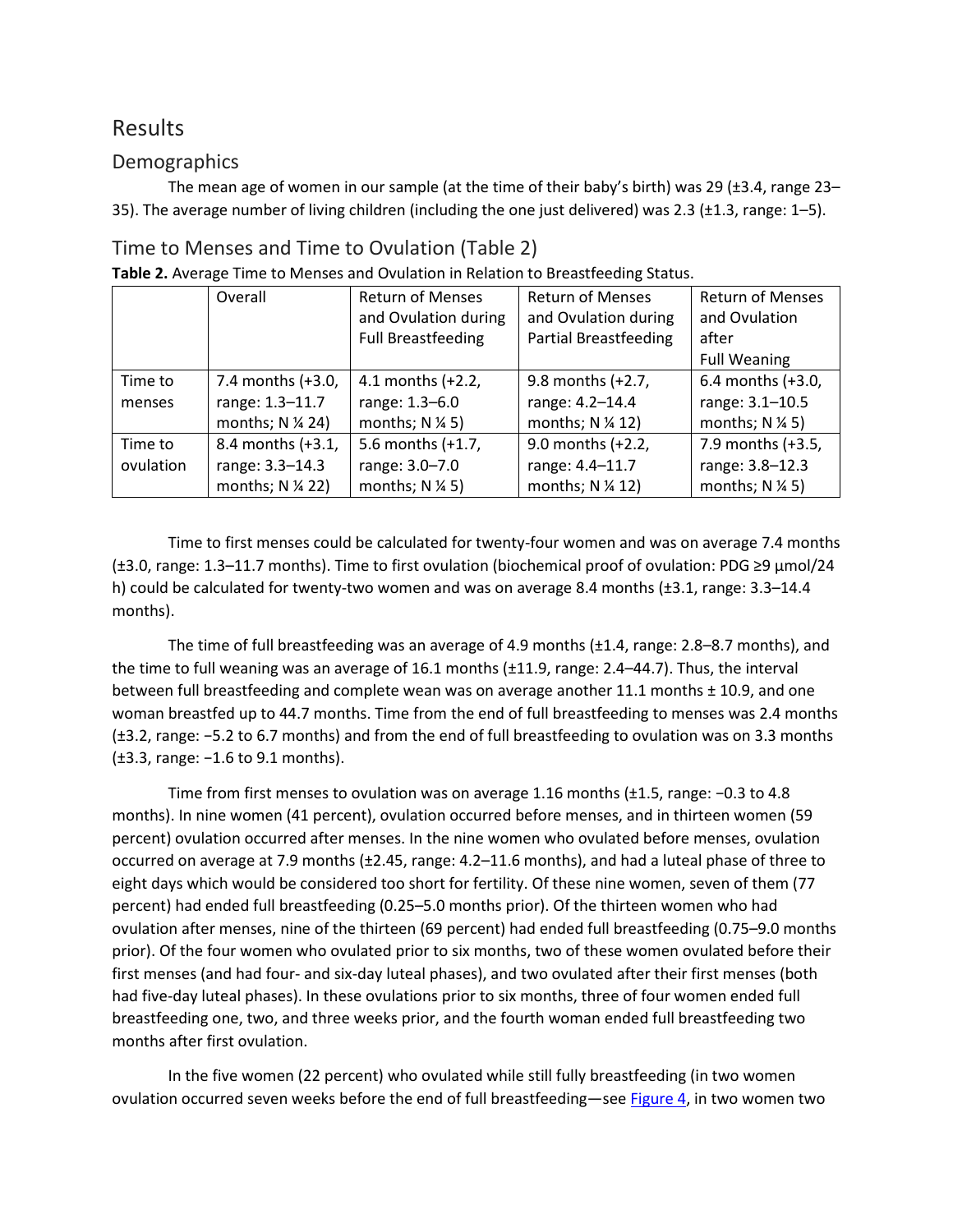weeks before, and in one woman one week before), their luteal phases were only three to five days long. These women were part of the category of women who ovulate early as described qualitatively below and shown in [Figure 4.](https://journals.sagepub.com/doi/10.1177/0024363918809698)

As shown in the last column of [Table 2,](https://journals.sagepub.com/doi/10.1177/0024363918809698) the five women who had ovulation after ending full breastfeeding did not fully breastfeed for very long (2.5–4.5 months) and completely weaned earlier than the overall group (6.3 vs. 16.1 months).

#### Time to Fertility

Return to fertility could be identified by pregnancies that occurred in three of the twenty-six women, at six (still fully breastfeeding), twelve, and eighteen months postpartum (both completely weaned from breastfeeding). Among the other women, none of their cycles met criteria for fertility as described in [Table 1.](https://journals.sagepub.com/doi/10.1177/0024363918809698) Of the remaining eighteen women who had transition cycles to be analyzed, fourteen of them had fertile range PDG levels (>13.5 µmol/24 h) in their transition cycles, but none of these had luteal phase lengths that were adequate (range: two to ten days).

#### Qualitative Description of the Postpartum Transition

After visually inspecting each woman's postpartum transition, the patterns were divided into three broad categories [\(Table 3\)](https://journals.sagepub.com/doi/10.1177/0024363918809698): ovarian quiescence with delayed ovulation [\(Figure 2,](https://journals.sagepub.com/doi/10.1177/0024363918809698) *N* = 11 or 42 percent), follicular activity with delayed ovulation [\(Figure 3,](https://journals.sagepub.com/doi/10.1177/0024363918809698) *N* = 4 or 15 percent), and relatively early ovulation [\(Figure 4,](https://journals.sagepub.com/doi/10.1177/0024363918809698) *N* = 11 or 42 percent).

| Category                                                                 | Number and Proportion of Women |  |  |  |
|--------------------------------------------------------------------------|--------------------------------|--|--|--|
| Ovarian quiescence with delayed ovulation (Figure 2)   11 (42.3 percent) |                                |  |  |  |
| Follicular activity with delayed ovulation (Figure 3)                    | 4 (15.4 percent)               |  |  |  |

**Table 3.** Qualitative Categories of Postpartum Transitions in the Twenty-Six Participants.



Early ovulation (Figure 4) 11 (42.3 percent)

**Figure 2.** Representative hormone, mucus, and menses profile of a woman with prolonged *ovarian quiescence* and delayed ovulation (green, yellow, blue as described in [Figure 1,](https://journals.sagepub.com/doi/10.1177/0024363918809698) red represents menses). Two arrows represent the end of full breastfeeding with the introduction of formula or solids (4.5 months) and complete weaning (11 months). The fact that full weaning occurred 6.5 months after the introduction of supplements indicates that the latter was very gradual and that breastfeeding was maintained at a rather intense level. This is recognized as a factor of delay in the return to fertility. The dotted line is the PDG threshold of 9  $\mu$ mol/24 h as the biochemical criterion of ovulation. PDG = pregnanediol glucuronide.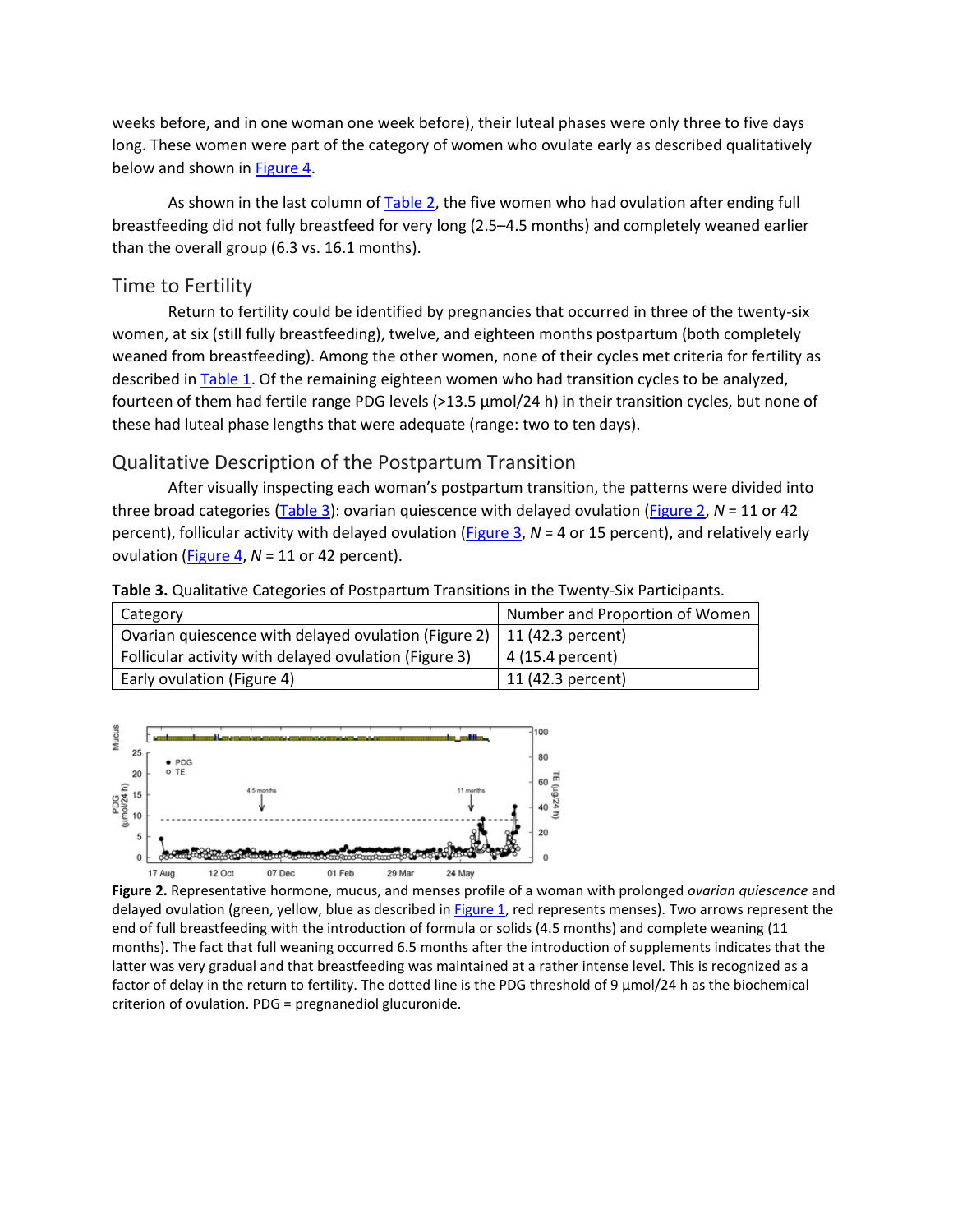

**Figure 3.** Representative hormone, mucus, and menses profile of a woman with *follicular activity and delayed ovulation* (green, yellow, blue as described in [Figure 1,](https://journals.sagepub.com/doi/10.1177/0024363918809698) red represents menses). Two arrows represent the end of full breastfeeding with the introduction of formula or solids (3.0 months) and complete weaning (4.1 months). The short time span between the two landmarks indicates that breastfeeding intensity decreased rapidly, thereby probably stimulating reactivation of the hypothalamic–pituitary–ovarian axis. The dotted line is the PDG threshold of 9  $\mu$ mol/24 h as the biochemical criterion of ovulation. PDG = pregnanediol glucuronide.



**Figure 4.** Representative hormone, mucus, and temperature profile of a woman with relatively *early ovulation*prior to the end of full breastfeeding (green, yellow, blue as described in [Figure 1,](https://journals.sagepub.com/doi/10.1177/0024363918809698) red represents menses). Two arrows represent the end of full breastfeeding with the introduction of formula or solids (5.0 months) and complete weaning (5.7 months). The dotted line is the PDG threshold of 9 µmol/24 h as the biochemical criterion for ovulation.

Although the sample sizes were not large enough for statistical power to compare these three groups, it is interesting to note that first menses occurred on average at 7.5, 7.5, and 6.5 months in the three categories, respectively (ovarian quiescence, follicular activity and delayed ovulation, and early ovulation). First ovulation occurred on average at 9.0 months for those with ovarian quiescence, at 8.8 months for those with follicular activity and delayed ovulation, and at 7.9 months for those with early ovulation (approximately one month earlier). All of the women who ovulated before weaning from full breastfeeding were in the early ovulation category. Also, as can be seen in [Table 2,](https://journals.sagepub.com/doi/10.1177/0024363918809698) the earlier that menses and ovulation occurred, menses usually occurred before ovulation.

#### Correlation between Mucus and Total Estrogen (Follicular Activity)

During amenorrhea and before first ovulation, the daily mucus observations were compared with underlying hormone activity; it was found that 53.6 percent of the total daily mucus observations overestimated the underlying hormone changes, 39.1 percent corresponded to the underlying hormone changes, and 7.3 percent underestimated the underlying hormone changes.

#### Correlation between Mucus and Progesterone (Postovulation)

In the transition cycles after first menses, cycles were analyzed for mucus changes reflecting the postovulatory progesterone rise; it was found that thirty-three of seventy-eight cycles (42 percent) had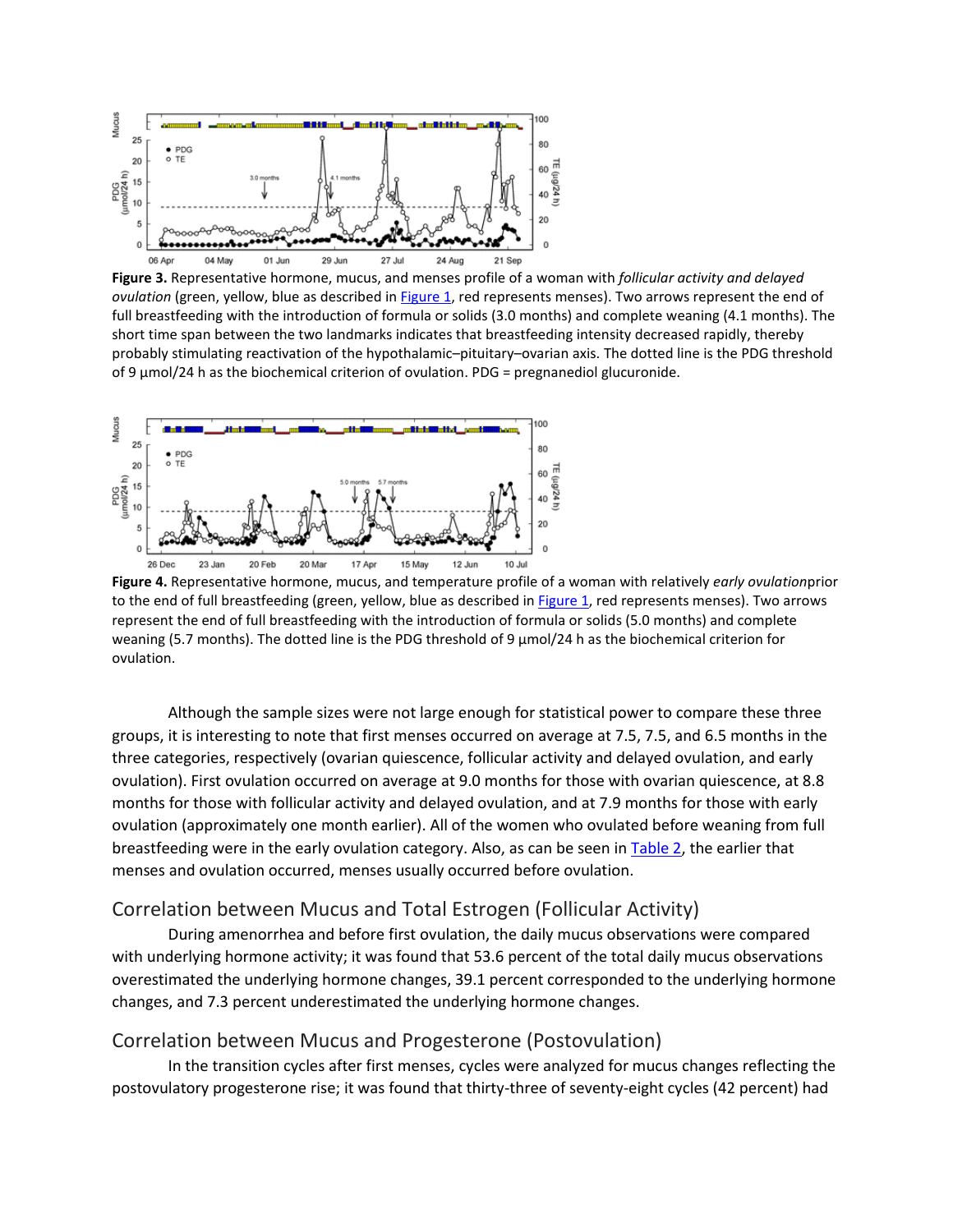typical mucus changes expected (where mucus changes from peak mucus to the basic infertile pattern), and forty-five of seventy-eight cycles (58 percent) did not have these mucus changes with the progesterone rise. Another three cycles did not have enough data to analyze.

#### **Discussion**

#### Findings

Time to first menses and first ovulation were similar to other studies in postpartum women [\(Taylor et al. 2003;](https://journals.sagepub.com/doi/10.1177/0024363918809698) [Wei and Qiu 2007\)](https://journals.sagepub.com/doi/10.1177/0024363918809698) at 7.0 and 8.0 months, respectively, and representing the usual introduction of solids and end of full breastfeeding which leads to the removal of the inhibitory mechanism of ovulation. [Taylor et al. \(2003\)](https://journals.sagepub.com/doi/10.1177/0024363918809698) found that trained, breastfeeding women had a median return of fertility (i.e., first menses) at 12.75 months versus untrained breastfeeding women at four months. In another study, [Li and Qui \(2007\)d](https://journals.sagepub.com/doi/10.1177/0024363918809698)iscovered among 101 breastfeeding mothers, 52.5 percent had a resumption of ovulation on average within 5.1 months after delivery. However, there was a lot of variability in the Li and Qui study due to total versus partial breastfeeding and the initiation of supplements.

We recognized three broad categories of urinary hormonal profiles for the return of fertility postpartum: (1) ovarian quiescence and delayed ovulation (low TE and PDG excretion rates for many months as in [Figure 2\)](https://journals.sagepub.com/doi/10.1177/0024363918809698), (2) follicular activity without luteinization and delayed ovulation (initial constant low TE and PDG excretion rates followed by cyclical rises and falls in the TE excretion rates but little response from the PDG excretion rates as shown in [Figure 3\)](https://journals.sagepub.com/doi/10.1177/0024363918809698), and (3) relatively early ovulation (cyclical changes in both TE and PDG excretion rates with the absolute values of the PDG excretion rates increasing to exceed 9  $\mu$ mol/24 h). Of interest, women who ovulated (with normal PDG profiles) during full breastfeeding were in the category of women with early ovulation, and it is possible that these women represent a group of women whose hypothalamic–pituitary–ovarian axis is less impacted by the inhibitory effect of suckling and/or prolactin on ovulation. Women with a history of early ovulation (and perhaps early unintended pregnancy in the postpartum period) should be more cautious in future postpartum periods regarding the possibility of early ovulation.

As discussed in the [Kennedy et al. \(1995\)](https://journals.sagepub.com/doi/10.1177/0024363918809698) paper using the same data, mucus changes were found to overestimate hormone changes over half the time during amenorrhea, which means that the mucus was not always related to the underlying TE excretion rates. This leads to more required abstinence during the postpartum period since if it is believed that the mucus is reflecting the underlying physiological events fertility has to be assumed (albeit incorrectly in these cases). In addition, when the mucus scores underestimated the urinary hormone measurements (on 7.3 percent of days during amenorrhea), this means that despite underlying potential fertility the mucus symptom is not reflecting it and infertility may be assumed incorrectly. Comparing our findings to Brown, Harrison, and Smith's data from 1985 in a separate study but using similar urinary hormone measurements, they found that 21 percent (seven of thirty-three) had mucus scores that overestimated hormone values indicating fertility when there was none, 21 percent (seven of thirty-three) had mucus that underestimated hormone values indicating infertility when fertility was actually present, and 58 percent (nineteen of thirty-three) had mucus scores that reflected ovarian activity. Our findings were less positive, showing 54 percent had mucus scores that overestimated hormone values, 7 percent had mucus scores that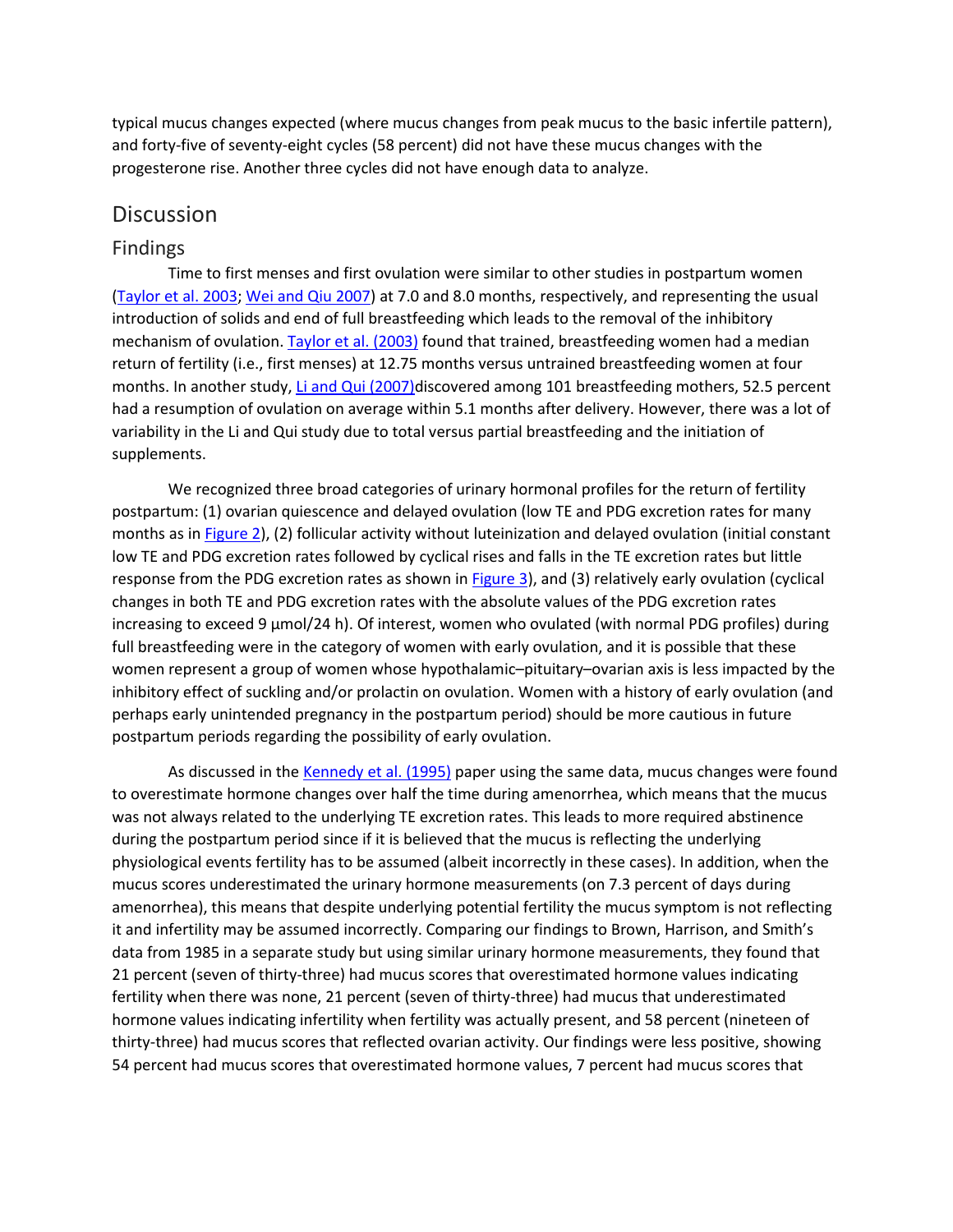underestimated hormone values, and only 39 percent had mucus scores that reflected correctly the underlying ovarian activity.

In the transition cycles, couples using a mucus-only approach would be waiting for mucus to dry up or return to a basic infertile pattern to indicate the beginning of the luteal infertile phase. Unfortunately, this occurred in only 42 percent of transition cycles postpartum. This would lead to extended periods of abstinence, just like the overestimate of estrogen changes in the amenorrheic period. The overestimation of fertility with cervical mucus observation and ratings would make a postpartum NFP method more conservative and result in very low correct use unintended pregnancies. However, the extended abstinence may also lead couples to knowingly taking a chance with intercourse on estimated fertile days, potentially increasing total unintended pregnancies. This phenomenon is exhibited in the high pregnancy rates in postpartum NFP studies.

## Limitations

The most significant limitation of this study is its small sample size. Unfortunately, it has not been possible to retrieve and analyze demographic and cycle data for the Sydney and Birmingham participants.

The intention in the present study was to follow-up this older data set with an evaluation of a current population of postpartum women with a urinary hormone measurement device, but up to this point we have not had enough urinary hormone monitors to measure E1G and PDG together in a pilot group of postpartum women. Thus, the ability to replicate the data in a new population is another limitation that we did not foresee.

#### Implications and Future Directions

Future studies examining the trends in hormone patterns using estrogen (with current devices this would be estrone-3-glucuronide rather than total estrogens as was done in this study), LH, and PDG in the postpartum period with larger numbers of participants would be useful.

At present, the Marquette Method Postpartum Protocol is the most robust method of identifying the return of fertility postpartum, and its efficacy for avoiding pregnancy has previously been demonstrated in two studies [\(Bouchard, Schneider, and Fehring 2013;](https://journals.sagepub.com/doi/10.1177/0024363918809698) [Fehring, Schneider, and Bouchard](https://journals.sagepub.com/doi/10.1177/0024363918809698)  [2017\)](https://journals.sagepub.com/doi/10.1177/0024363918809698). A study is underway to evaluate the parameters of the return of fertility in a population of women who are presently using the Marquette Method Postpartum Protocol. The addition of urinary PDG measurement could assist in determining whether a rise in LH (as shown by the Clearblue Fertility Monitor used in the Marquette Method Postpartum Protocol) was actually ovulatory. A lower-cost protocol might include the combination of mucus rating with use of LH test strips to help clarify whether peak mucus is potentially ovulatory [\(Leiva et al. 2014\)](https://journals.sagepub.com/doi/10.1177/0024363918809698), and this could be combined with subsequent measurements of PDG [\(Blackwell et al. 2016\)](https://journals.sagepub.com/doi/10.1177/0024363918809698) to guide a woman through her postpartum fertility.

## Conclusions

Recognizing specific patterns of ovarian activity in postpartum women is helpful in the future development of postpartum protocols for NFP. Using a home-based urinary PDG measurement would provide further detail to confirm when ovulation occurs, giving a more precise definition for the luteal infertile phase for women seeking to avoid pregnancy postpartum.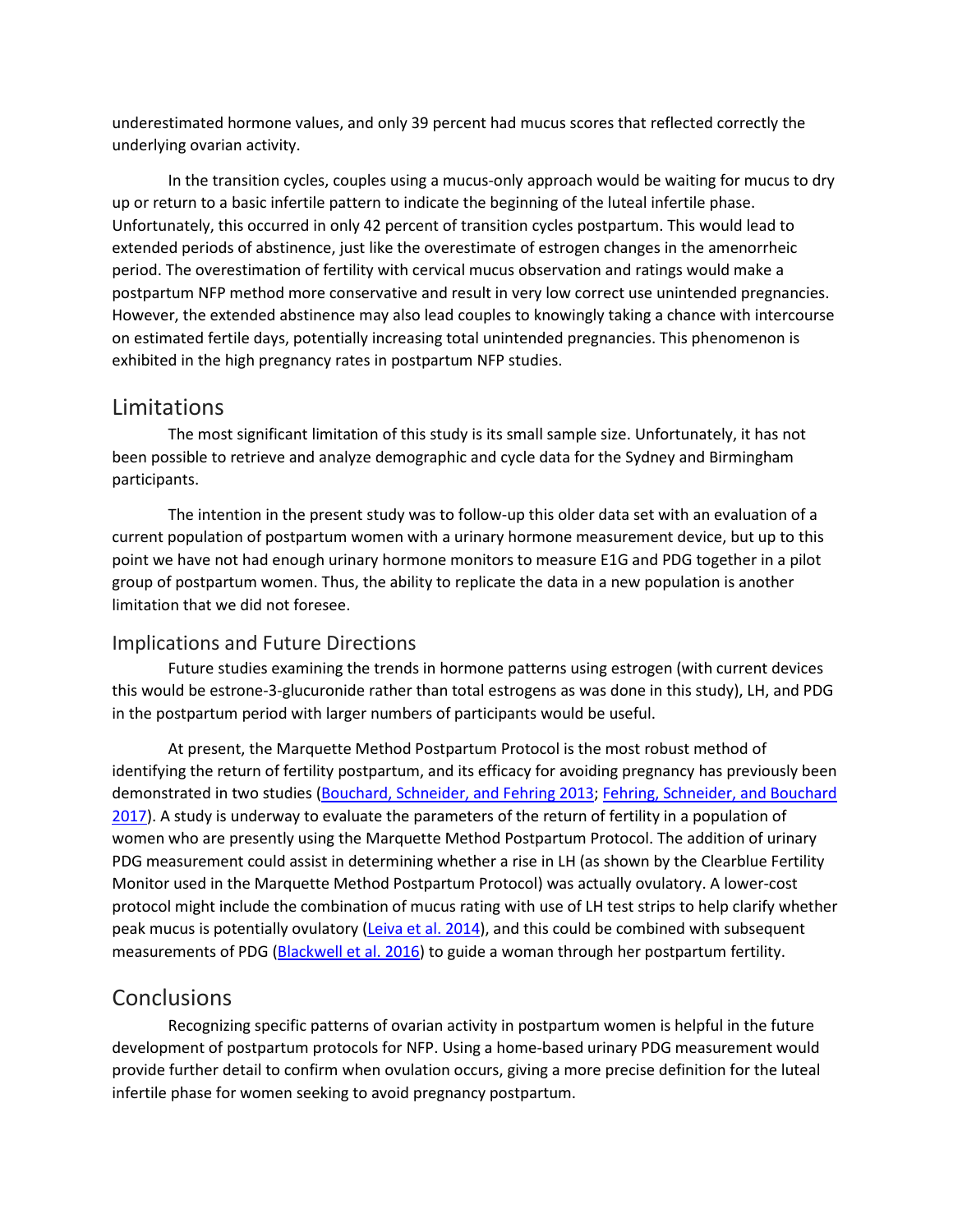## Appendix A

## *Brown Ovarian Monitor Guidelines* **Monitor use during breastfeeding Establish E1G baseline**

This is done by testing daily, consecutive urine samples for E1G over seven days. Notify your contact person of the results who will then establish your baseline level.

#### **Zero to six months postpartum**

Check E1G level twice a week. If below the baseline, you are in an infertile phase. If the E1G level is above the baseline or there is a change in your Basic Infertile Pattern (BIP)—Billings Ovulation Method (BOM), continue to do daily E1G tests. Notify your contact person who will advise you of further testing. If you have a previous history of returning to fertility earlier than six months then E1G should be checked twice a week for zero to two months increasing to three times a week after that.

#### **Six to nine months postpartum**

Check E1G level every third day. If at or below your baseline, you are in an infertile phase. If the E1G level is above the baseline or there is a change in your BIP, continue daily E1G tests. Notify your contact person who will advise you of further testing.

#### **Nine months to weaning**

Check E1G level every second day. If at or below your baseline, you are in an infertile phase. If the E1G level is above the baseline or there is a change in your BIP, continue daily E1G tests. Notify your contact person who will advise you of further testing.

#### **Interpreting the results**

Days of infertility: 1. E1G values at or below the baseline and 2. Pregnanediol glucuronide (PDG) values above the Δ*T* cutoff.

Days of fertility: All days with raised E1G values above your baseline (associated with low PDG values).

A rise in E1G above the baseline indicates the beginning of the fertile phase. The E1G values continue to rise for three to seven days to reach a peak. They then fall abruptly. On the day of the fall, PDG measurements should be commenced. The PDG value on the day of the E1G fall will be low, but it will continue to rise and on the third day be approaching or will have passed the PdG "Δ*T* cutoff." Once the Δ*T*cutoff has been reached, ovulation has already occurred, and the fertile phase has ended. No further testing is required for the remainder of the cycle.

The E1G level may go above the baseline for one day only with no change in the BIP. While the day of raised E1G level is unavailable for intercourse, the following day with a baseline E1G level and continued BIP (BOM) indicates a return to the infertile phase.

If the E1G level remains above the baseline for two or more days, look for the E1G fall and commence PDG measurements on this day. If the PDG value rises to the Δ*T* cutoff, ovulation has occurred, and the late infertile days have commenced. However, if the PDG value remains low two to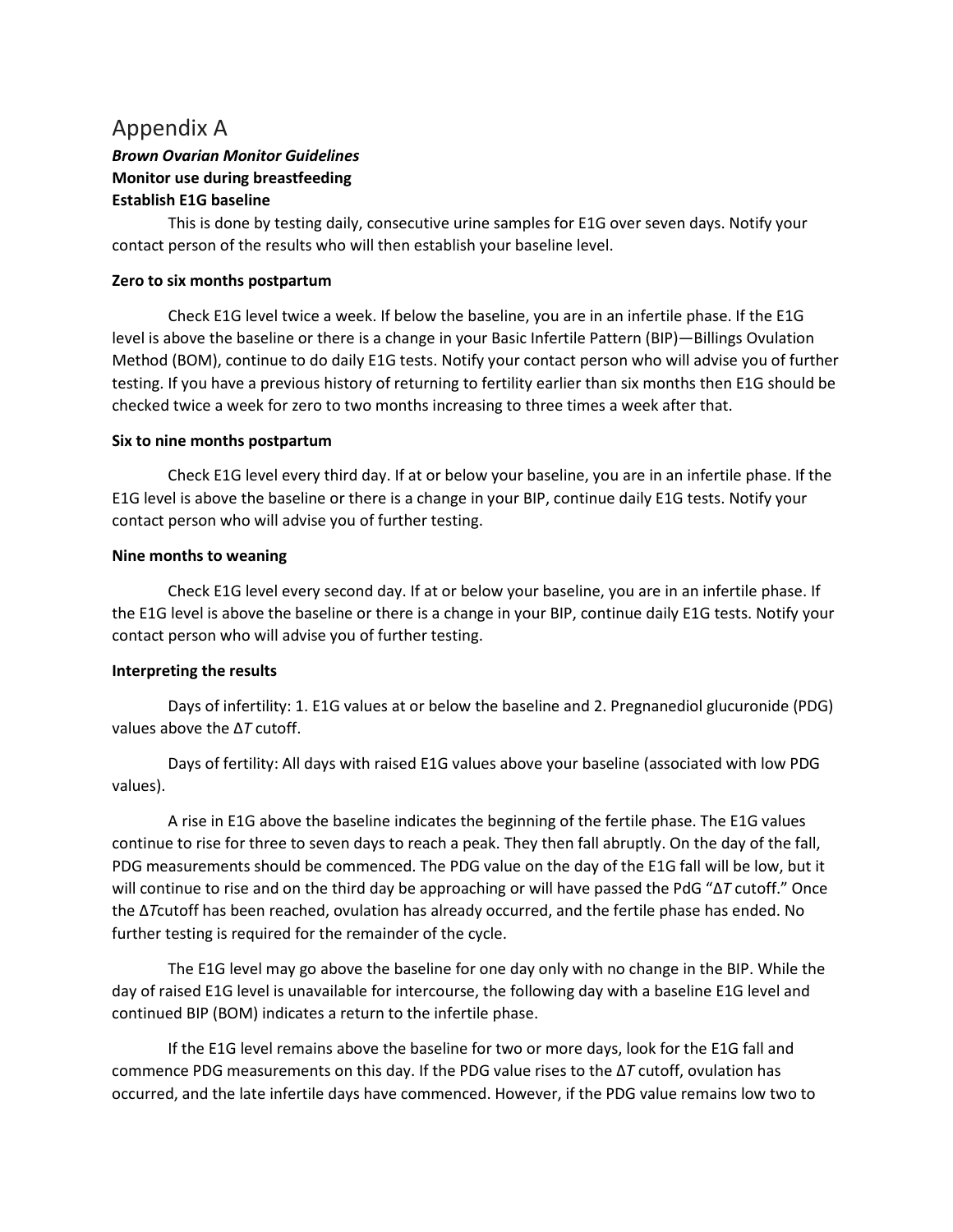three days after the E1G fall, recommence or continue testing the E1G levels. If the E1G value returns to baseline and remains at baseline for three days with an associated low PDG level, then you have returned to infertile phase. Intercourse can be resumed applying the E1G baseline in conjunction with the BIP.

When monitoring ovarian activity, do not expect stereotyped patterns and do not ignore the hormone values no matter what you expect; they are very unlikely to be wrong.

## Acknowledgments

The authors are grateful to the Linacre Quarterly Research and Education Fund which awarded the Edmund D. Pellegrino Research Award to the coauthors. The authors wish to thank Dr. Bill Taylor, PhD, for his helpful comments on this manuscript and Dr. Carlos Lara for his kind data entry efforts.

## Declaration of Conflicting Interests

The author(s) declared no potential conflicts of interest with respect to the research, authorship, and/or publication of this article.

## Funding

The author(s) received no financial support for the research, authorship, and/or publication of this article.

## References

Academy of Breastfeeding Medicine Protocol Committee . 2006. ABM clinical protocol# 13: contraception during breastfeeding. *Breastfeeding Medicine* 1(1): 43–51.

- Arevalo, M., Jennings, V., Sinai, I.. 2003. "Application of Simple Fertility Awareness-based Methods of Family Planning to Breastfeeding Women." *Fertility and Sterility* 80:1241–48.
- Bigelow, J. L., Dunson, D. B., Stanford, J. B., Ecochard, R., Gnoth, C., Colombo, B.. 2004. "Mucus Observations in the Fertile Window: A Better Predictor of Conception than Timing of Intercourse." *Human Reproduction* 19:889–92. doi: 10.1093/humrep/deh173.
- Blackwell, L. F., Brown, J. B., Vigil, P., Gross, B., Sufi, S., d'Arcangues, C.. 2003. "Hormonal Monitoring of Ovarian Activity Using the Ovarian Monitor, Part I. Validation of Home and Laboratory Results Obtained During Ovulatory Cycles by Comparison with Radioimmunoassay." *Steroids*, 68, no. 5: 465–76.
- Blackwell, L. F., Vigil, P., Gross, B., d'Arcangues, C., Cooke, D. G., Brown, J. B.. 2011. "Monitoring of Ovarian Activity by Measurement of Urinary Excretion Rates of Estrone Glucuronide and Pregnanediol Glucuronide Using the Ovarian Monitor, Part II: Reliability of Home Testing." *Human Reproduction* 27: 550–557. doi: 10.1093/humrep/der409.
- Blackwell, L. F., Vigil, P., Alliende, M. E., Brown, S., Festin, M., Cooke, D. G.. 2016. "Monitoring of Ovarian Activity by Measurement of Urinary Excretion Rates Using the Ovarian Monitor, Part IV: The Relationship of the Pregnanediol Glucuronide Threshold to Basal Body Temperature and Cervical Mucus as Markers for the Beginning of the Postovulatory Infertile Period." *Human Reproduction* 31, no. 2: 445–53. https://doi.org/10.1093/humrep/dev303.
- Bouchard, T., Schneider, M., Fehring, R.. 2013. "Efficacy of a New Postpartum Transition Protocol for Avoiding Pregnancy." *Journal of the American Board of Family Medicine* 26:35–44.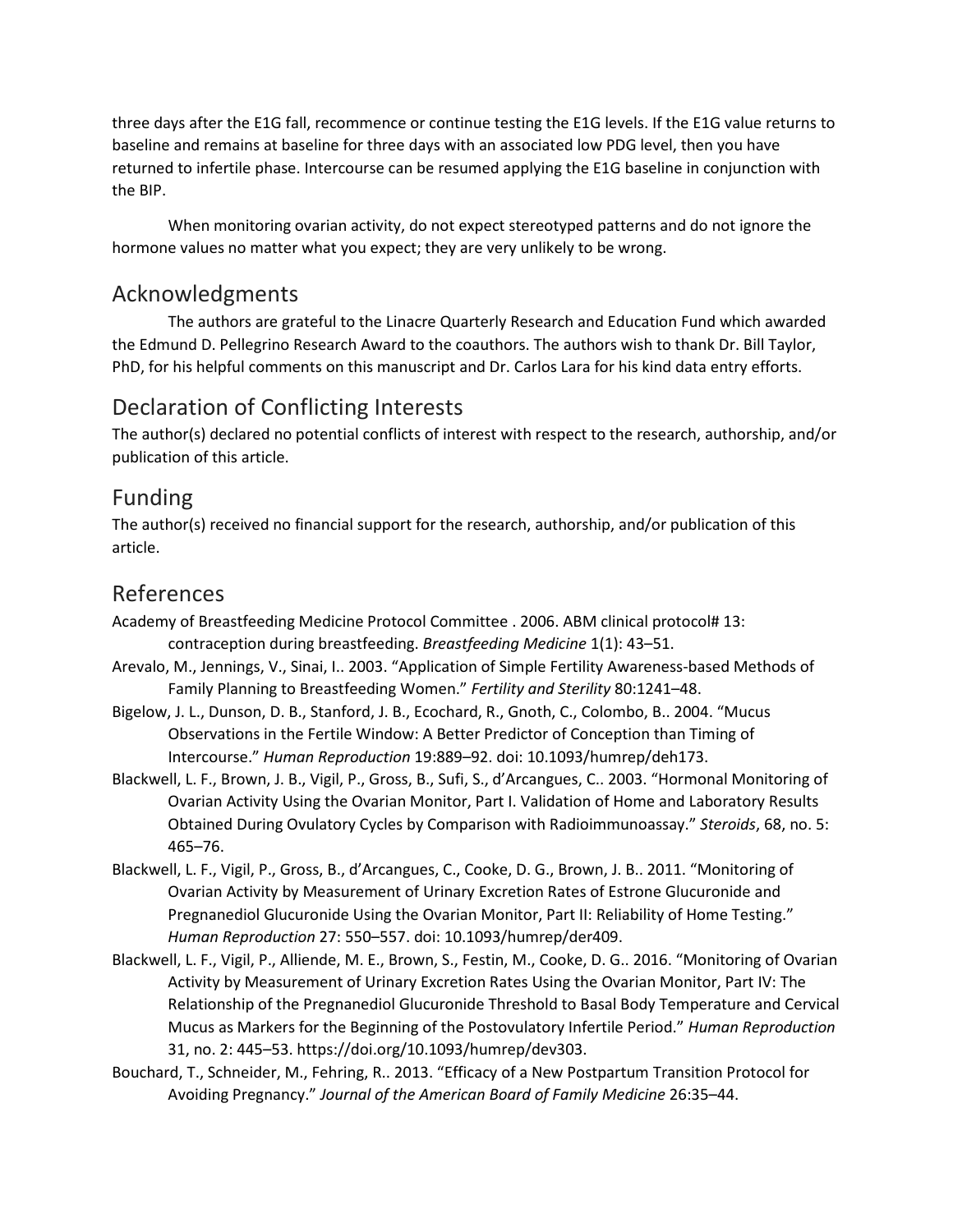- Brown, J. B. 1957. "The Relationship between Urinary Oestrogens and Oestrogens Produced in the Body." *Journal of Endocrinology* 16, no. 2: 202–12.
- Brown, J. B. 2011. "Types of Ovarian Activity in Women and Their Significance: The Continuum (a Reinterpretation of Early Findings)." *Human Reproduction Update* 17, no. 2: 141–58.
- Brown, J. B., Harrisson, P., Smith, M. A.. 1985. "A Study of Returning Fertility after Childbirth and During Lactation by Measurement of Urinary Oestrogen and Pregnanediol Excretion and Cervical Mucus Production." *Journal of Biosocial Science* 9:5–23.
- Brown, J. B., MacNaughtan, C., Smith, M. A., Smyth, B.. 1968. "Further Observations on the Kober Colour and Ittrich Fluorescence Reactions in the Measurement of Oestriol, Oestrone and Oestradiol." *Journal of Endocrinology* 40:175–88.
- Diaz, S., Cárdenas, H., Brandeis, A., Miranda, P., Salvatierra, A. M., Croxatto, H. B.. 1992. "Relative Contributions of Anovulation and Luteal Phase Defect to the Reduced Pregnancy Rate of Breastfeeding Women." *Fertility and Sterility* 58:498–503.
- Ecochard, R., Frey, R., Blanche, N., Ecochard, I., Pinguet, F., Coste, M. O., Guy, M., Guy, F.. 1988. "Can Analysis of Previous Postpartum Periods Provide Prognostic Indicators on the Return of Fertility after Delivery?" *Revue Française de Gynécologie et d'Obstétrique* 83, no. 6: 415–19.
- Fehring, R., Schneider, M., Barron, M. L.. 2005. "Protocol for Determining Fertility while Breastfeeding." *Fertility and Sterility* 84:805–7.
- Fehring, R. J., Schneider, M., Bouchard, T.. 2017. "Effectiveness of an Online Natural Family Planning Program for Breastfeeding Women." *Journal of Obstetric, Gynecologic, and Neonatal Nursing*: JOGNN/NAACOG 46, no. 4: e129–37.
- Hatherley, L. I. 1985. "Lactation and Postpartum Infertility: The Use-effectiveness of Natural Family Planning (NFP) after Term Pregnancy." *Clinical Reproduction and Fertility* 3:319–34.
- Howard, M. P., Stanford, J. B.. 1999. "Pregnancy Probabilities during Use of the Creighton Model Fertility Care System." *Archives of Family Medicine* 8:391–402.
- Ihaka, R., Gentleman, R.. 1996. "R: A Language for Data Analysis and Graphics." *Journal of Computational and Graphical Statistics* 5:299–314.
- Kennedy, K. I., Gross, B. A., Parenteau-Carreau, S., Flynn, A., Brown, J., Visness, C.. 1995. "Breastfeeding and the Symptothermal Method." *Studies in Family Planning* 26:107–15.
- Labbok, M. H., Nichols-Johnson, V., Valdes-Anderson, V.. 2006. "ABM Clinical Protocol#13: Contraception during breastfeeding: The Academy of Breastfeeding Medicine Protocol Committee." *Breastfeeding Medicine* 1 (2006): 43–80.
- Labbok, M. H., Stallings, R. Y., Shah, F., Perez, A., Klaus, H., Jacobson, M., Muruthi, T.. 1991. "Ovulation Method Use during Breastfeeding: Is There Increased Risk of Unplanned Pregnancy?" *American Journal of Obstetrics and Gynecology* 165 (Suppl): 2031–36.
- Leiva, R., Burhan, U., Kyrillos, E., Fehring, R., McLaren, R., Dalzell, C., Tanguay, E.. 2014. "Use of 'Ovulation Predictor Kits' as Adjuncts When Using Fertility Awareness-based Methods: A Pilot Study." *Journal of the American Board of Family Medicine* 27, no. 3: 427–29.
- Lewis, P. R., Brown, J. B., Renfree, M. B., Short, R. V.. 1991. "The Resumption of Ovulation and Menstruation in a Well-nourished Population of Women Breastfeeding for an Extended Period of Time." *Fertility and Sterility* 55:529–36.
- Li, W., Qiu, Y.. 2007. "Relation of Supplementary Feeding to Resumption of Menstruation and Ovulation in Lactating Postpartum Women." *Chinese Medical Journal* 120:868–70.